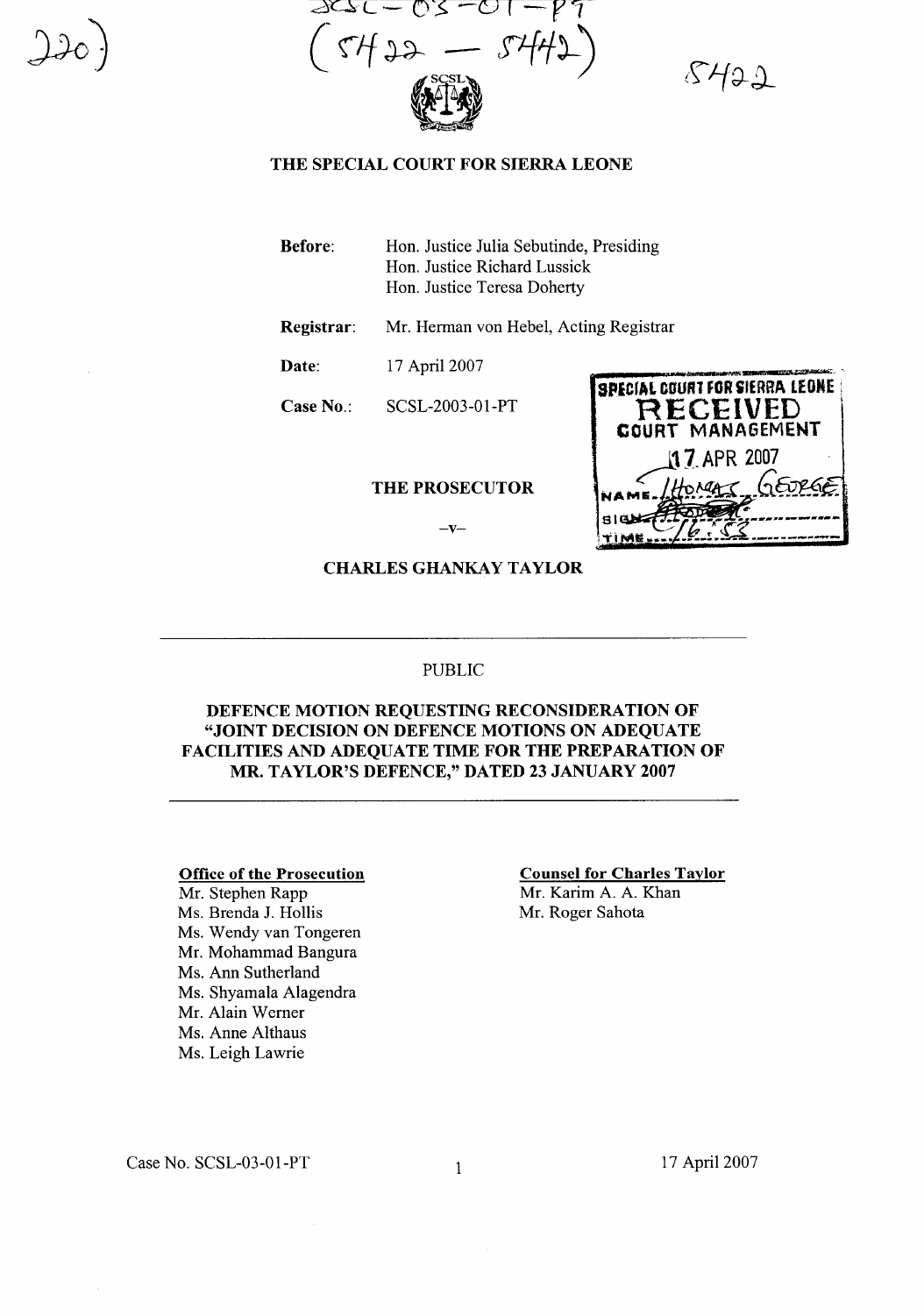# $27423$

## **I INTRODUCTION**

- 1. This motion is filed by the Defence for Mr. Charles Taylor (the "Defence") and seeks the Trial Chamber's reconsideration of its *Joint Decision on Defence Motions on Adequate Facilities and Adequate Time for the Preparation ofMr. Taylor's Defence,* rendered on 23 January 2007 ("Joint Decision")<sup>1</sup> in which 4 June 2007 was fixed as the start date of Mr. Taylor's trial. The Defence requests that the trial commencement date be re-scheduled to a date not before 3 September 2007 for the reasons detailed herein.
- 2. This request for reconsideration is based on Rule 54 of the Special Court for Sierra Leone ("SCSL") Rules of Procedure and Evidence and on Article 17 of the SCSL Statute on the ground that there has been a substantial change of circumstances which has altered the basis of the original decision. The substantial change of circumstances are:
	- (i) From 10 November 2006 until 22 March 2006 legal consultations between Mr. Taylor and his Defence team were severely hampered by the installation of a video surveillance camera in the legal consultation room. This intrusion has been the cause of significant delays in case preparation and, ultimately, caused the Defence to suspend all legal visits with Mr. Taylor until the matter was resolved. The Trial Chamber had been forewarned<sup>2</sup> of the likelihood of this present motion, which is a natural consequence of the failure of the Registrar of the SCSL to resolve, in an expeditious and timely manner, an issue impinging on the essential right of an Accused, namely the right to confidential communications with his lawyers; and
	- (ii) As a subsidiary, supplementary and wholly separate ground, two members of the Defence legal team, including Lead Counsel, are involved in appeal proceedings before the International Criminal Tribunal for the Former Yugoslavia ("ICTY") (The case of *Lima) et al)* which, the Defence have been notified, has provisionally been scheduled by the President of the ICTY to be heard on 31 May and 1 June 2007, three days before Mr. Taylor's trial is due to start.

### **II PROCEDURAL BACKGROUND**

3. In its Joint Decision, the Trial Chamber fixed 4 June 2007 as the date for the start of trial.<sup>3</sup> The Defence initially asked for the trial to be postponed until 3 September 2007, "in order to

Case No. SCSL-03-01-PT 2 17 April 2007

<sup>&</sup>lt;sup>1</sup> *Prosecutor v. Taylor*, Case No. SCSL-03-1-PT-164, Joint Decision on Defence Motions on Adequate Facilities and Adequate Time for the Preparation of Mr. Taylor's Defence, 23 January 2007.

<sup>2</sup> *Prosecutor v. Taylor,* SCSL-03-01-PT-213, Notification of Resumption of Legally Privileged Attorney- Client Consultations with Mr. Charles Taylor, 23 March 2007, para. 4.

 $3$  The Joint Decision was handed down after considering the arguments of the parties as set out in the following filings: *Prosecutor v. Taylor,* SCSL-03-I-PT-147, Defence Motion on Adequate Facilities for the Preparation of Mr. Taylor's Defence, 15 December 2006 ("First Defence Motion"); *Prosecutor v. Taylor,* SCSL-03-I-PT-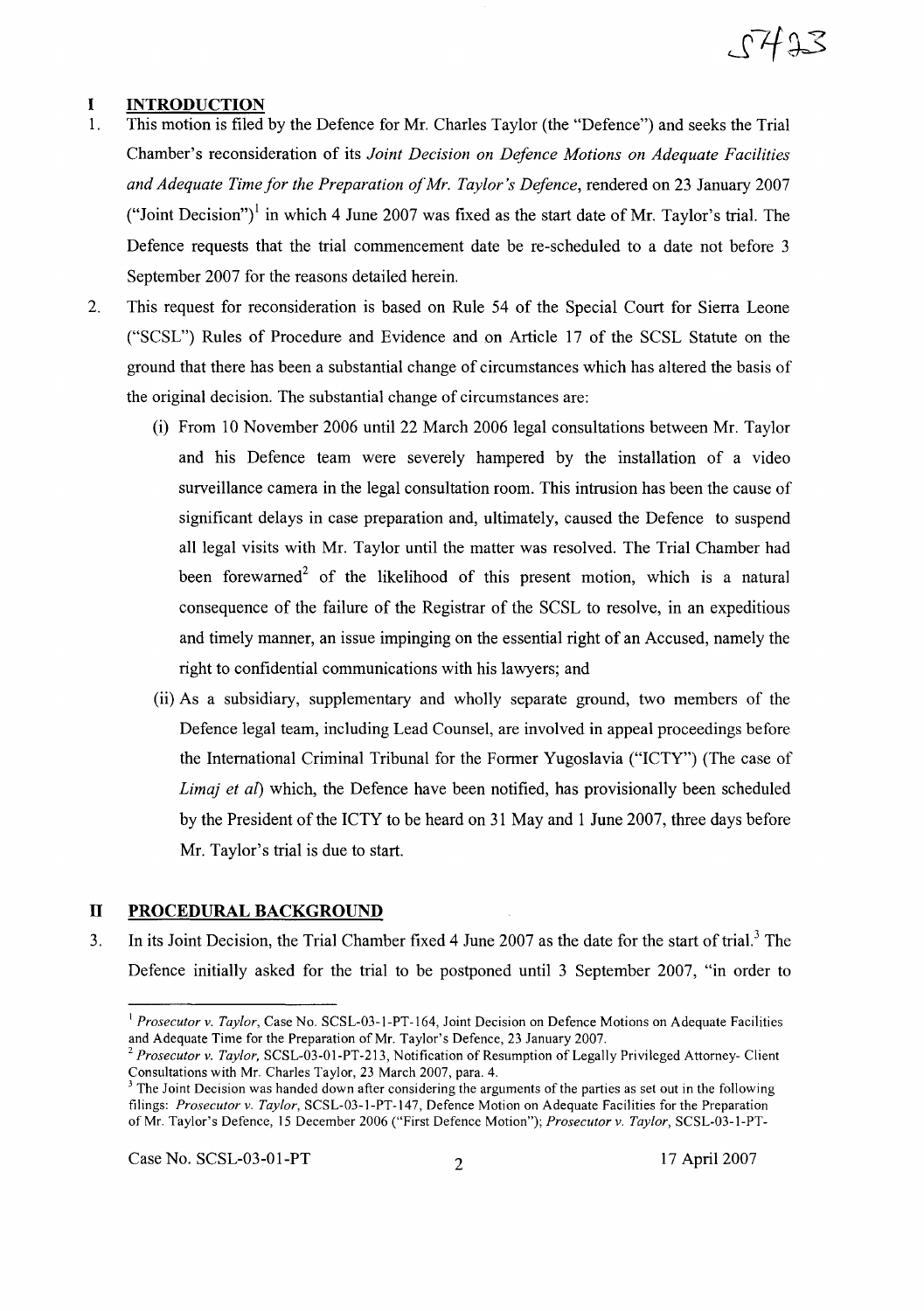ensure that the time, resources, and facilities allocated to the parties are not stacked wholly in favour of the Prosecution".<sup>4</sup> The Defence raised the following grounds in support of their position: (i) the geographic complexity of the case; (ii) the volume of material disclosed by the Prosecution; (iii) the number and variety of the Prosecution's proposed expert witnesses; (iv) the fact that the Defence is not yet fully functional, having only very recently assembled a complete legal and investigative team<sup>5</sup> and still lacking proper office space in both The Hague and Monrovia; and (v) the inordinate amount of time spent in unsuccessfully attempting to resolve these issues through administrative channels.<sup>6</sup>

4. In their First Defence Motion, the Defence set out the problems encountered in its ongoing struggle to obtain adequate facilities. It was submitted that the various obstacles detailed therein, were hindering the Defence, militated against efficient trial preparation, and put it at a significant disadvantage *vis a vis* the situation applicable to the Prosecution in the same case. Individually and cumulatively, it was submitted that these difficulties conspired to prevent the Defence being trial ready before 3 September 2007. In its Response to the First Defence Motion, the Prosecution was generally sympathetic to the Defence position. The Prosecution submitted:

> Should the Trial Chamber determine that the administrative matters raised by the Defence Motion on Facilities is closely related to the Accused's fundamental trial rights and thus may negatively impact on his rights as set out in Article 17(2) of the Statute, the Prosecution requests that the Trial Chamber provide relief to the Defence. Should the Trial Chamber determine that the relief requested does not fall within the jurisdiction of the Trial Chamber, the Prosecution that the Trial Chamber order or request the Registrar to immediately take all necessary administrative actions to finally determine the matters raised by the Defence Motion.<sup>7</sup>

5. In its Response to the Second Defence Motion, the Prosecution expressed the view that the Defence had shown good cause to justify a delay in the commencement of the trial. The Prosecution submitted that:

> [A] delay in the trial start date until at least July 2007 would be in the interests of justice. To the extent a delay until the date requested by the Defence would ensure the orderly progress of the trial proceedings,

<sup>6</sup> Second Defence Motion, para. 2. The last two grounds were detailed in the First Defence Motion.

<sup>148,</sup> Defence Motion on Adequate Time for the Preparation of Mr. Taylor's Defence, 15 December 2006 ("Second Defence Motion"); *Prosecutor v. Taylor,* SCSL-03-I-PT-153, Prosecution Response to 'Defence Motion on Adequate Facilities for the Preparation of Mr. Taylor's Defence', 8 January 2007 ("Prosecution Response to First Defence Motion"); *Prosecutor v. Taylor,* SCSL-03-I-PT-154, Prosecution Response to 'Defence Motion on Adequate Time for the Preparation of Mr. Taylor's Defence', 8 January 2007 ("Prosecution Response to the Second Defence Motion").

<sup>4</sup> Second Defence Motion, para. 3.

<sup>&</sup>lt;sup>5</sup> As matters transpired, the investigative team was not, in fact, complete. An international investigator's contract was signed on 10 March 2007, and due to various difficulties a suitable local investigator for Liberia has still not been secured. The Office of the Principal Defender has been kept informed of developments in that regard. It is hoped this position will be filled shortly.

<sup>7</sup> Prosecution Response to the First Defence Motion, para. 9.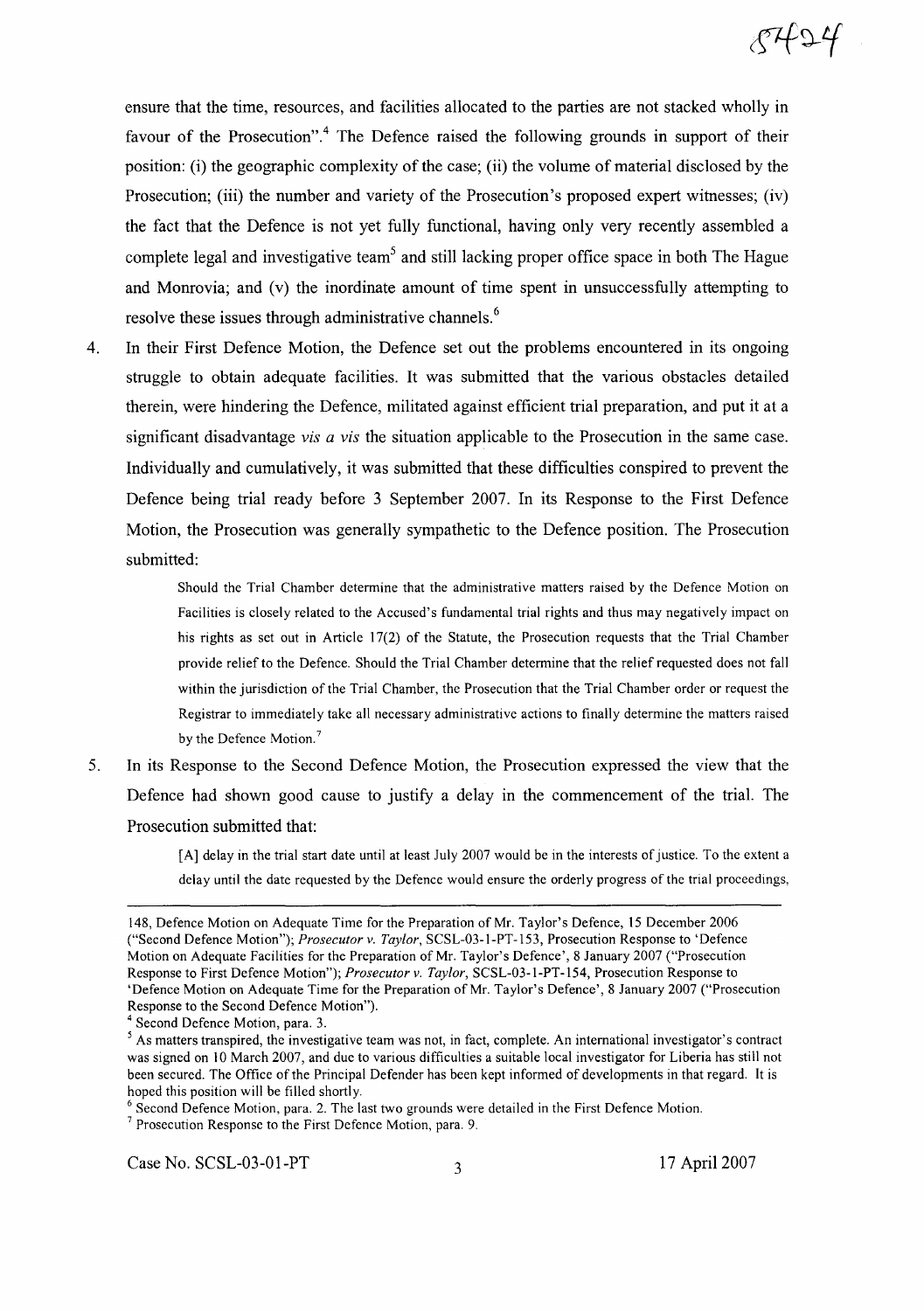unencumbered by additional delays for Defence preparation or to conclude proceedings in other cases before the Trial Chamber, such delay would be in the interests of justice, judicial economy and efficiency.<sup>8</sup>

- 6. Based on the arguments of the parties, the Trial Chamber considered the lack of offices in The Hague and Monrovia and the inordinate amount of time spent in unsuccessfully attempting to resolve these issues through administrative channels to be new grounds not previously ventilated before the Trial Chamber. The Trial Chamber held that these new grounds, when considered cumulatively with some of the other factors cited provided "good cause" to warrant rescheduling the commencement of trial from 2 April 2007 to 4 June 2007, a date earlier than requested by either party.<sup>9</sup> Any further postponement, in the considered opinion of the Trial Chamber, could not be justified in light of the Trial Chamber's duty "to balance the right of the Accused to have adequate time for preparation of his case and his right to be tried without undue delay". $10$
- 7. On 26 January 2007, the Defence filed an application for leave to appeal the Joint Decision pursuant to Rule 73(B), *inter alia* on the ground that the Joint Decision, "in holding that the Defence requires more time to prepare but granting only limited relief, implicates the fundamental right to a fair trial pursuant to Article 17", a violation of which by its "very nature" meets the requirements of Rule  $73(B)$ .<sup>11</sup>
- 8. The Prosecution supported the Defence application for leave to appeal the Joint Decision. In their Response to the Defence Application, the Prosecution submitted:

[I]n all the circumstances as a whole, it is clearly desirable for this issue of the alleged violation of Article I7(4)(b) of the Statute to be settled once and for all before the trial begins, by a decision of the Appeals Chamber. Ifthe interlocutory appeal is denied by the Appeals Chamber, the trial can proceed on the basis that it has definitely been settled that the setting of the 4 June trial start date was not inconsistent with the rights of the Accused. If the interlocutory appeal is allowed, the situation can be remedied much more efficiently at this stage, by simply postponing the trial start date by an appropriate period of time. $12$ 

9. Although both parties agreed that the trial should be postponed to a date between July and September 2007 and the Prosecution supported the Defence's application for leave to appeal the Joint Decision on similar grounds, the Trial Chamber nonetheless rejected the

Case No. SCSL-03-01-PT 4 17 April 2007

<sup>8</sup> Prosecution Response to Second Defence Motion, para. 12.

<sup>&</sup>lt;sup>9</sup> Joint Decision, paras. 20 & 21.

<sup>&</sup>lt;sup>10</sup> Joint Decision, para. 21.

<sup>&</sup>lt;sup>11</sup> Prosecutor v. Taylor, SCSL-03-1-PT-168, Defence Application for Leave to Appeal "Joint Decision on Defence Motions on Adequate Facilities and Adequate Time for the Preparation of Mr. Taylor's Defence" Dated 23 January 2007, 26 January 2007, para. 9.

<sup>12</sup> *Prosecutor* v. *Taylor,* SCSL-03-I-PT-173, Prosecution Response to "Defence Application for Leave to Appeal'Joint Decision on Defence Motions on Adequate Facilities and Adequate Time for the Preparation of Mr. Taylor's Defence' Dated 23 January 2007",5 February 2007, para. 10.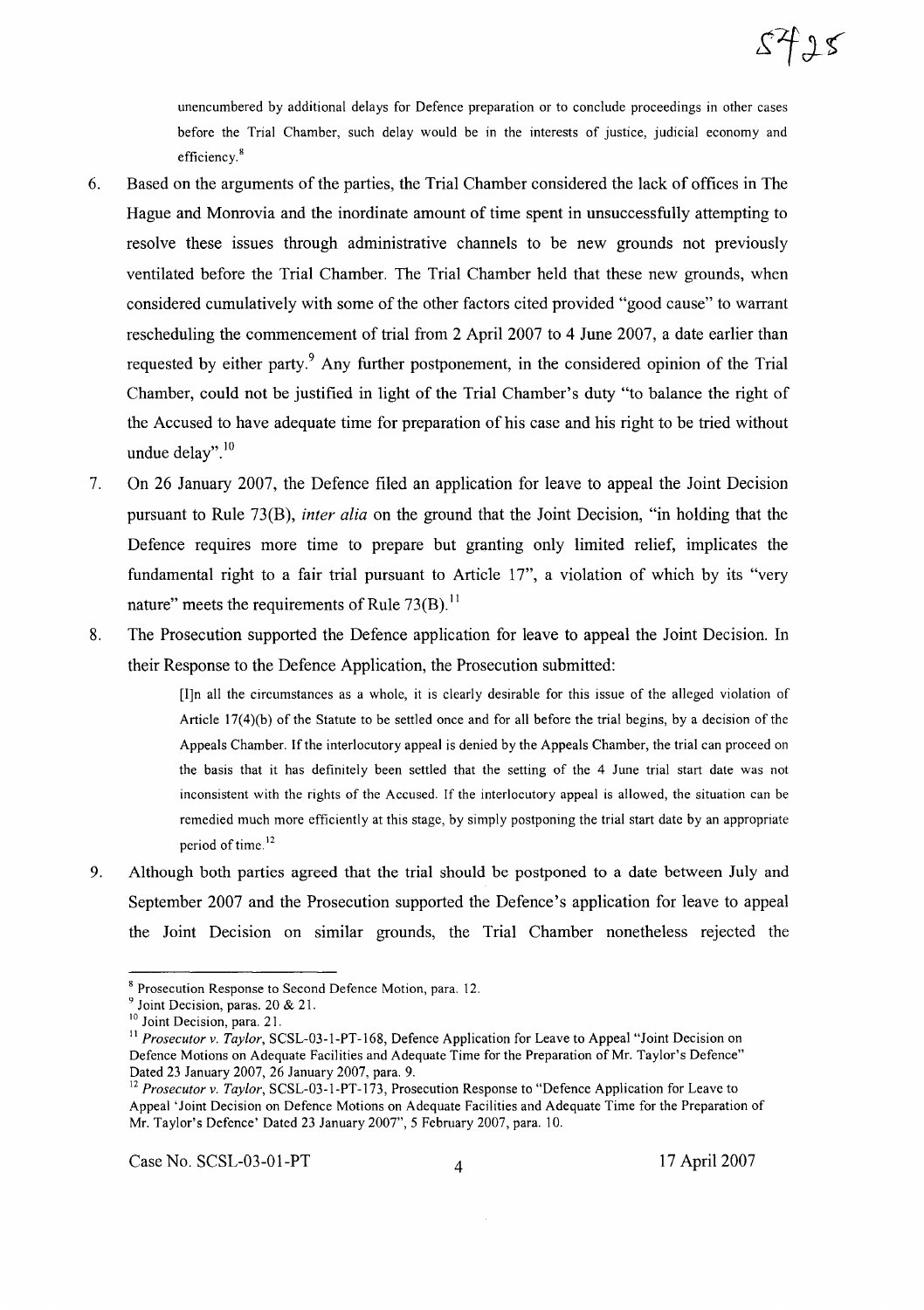application.<sup>13</sup> In this renewed application, the Defence maintains the position set out in the Second Defence Motion, albeit that a number of the issues raised have been resolved.<sup>14</sup> It is submitted that these factors, when considered cumulatively with the new circumstances set out in the present motion [video surveillance of legal consultations, extreme proximity in time to ICTY appeal] justify a reconsideration of the Trial Chamber's Decision, in the exercise of its discretion and in light of its primary duty to ensure a fair trial.

## **III LEGAL CRITERIA FOR RECONSIDERATION**

- 10. This request is based on Rule 54, which grants jurisdiction to a Trial Chamber to reconsider an order or decision on the ground that there has been a substantial change of circumstances which has removed or altered the basis of the original order or decision.<sup>15</sup> The Trial Chamber further has inherent jurisdiction to take any measures necessary to guarantee Mr. Taylor's right to have adequate time to prepare his defence pursuant to Article  $17(4)(b)$  of the SCSL Statute.
- 11. In an Appeals Chamber's Decision in *Brima et aI,* Justice Robertson held that Trial Chambers "have an inherent jurisdiction to revisit and reconsider any decision, if the circumstances have changed and the interests of justice so require".<sup>16</sup>
- 12. Justice Robertson subsequently stated in the conclusion:

Trial Chambers have inherent jurisdiction to rescind or vary orders and to reconsider interlocutory judgements if there has been a change of circumstances which has removed or altered the basis of the original order.<sup>17</sup>

13. Properly considered, the Defence maintain that "the interests of justice" is not a threshold test or a freestanding element to be considered by the Trial Chamber in deciding whether to reconsider a matter at the request of a party, or *suo motu.* Rather, it is an integral factor in determining whether the alleged change of circumstances is material, and, if so, whether or not the alleged change should affect the original decision. Be that as it may, because the Defence

<sup>13</sup> *Prosecutor* v. *Taylor,* SCSL-03-l-PT-182, Decision on Defence Application for Leave to Appeal "Joint Decision on Defence Motions on Adequate Facilities and Adequate Time for the Preparation of Mr. Taylor's Defence" Dated 23 January 2007, 15 February 2007.

<sup>&</sup>lt;sup>14</sup> The issues raised in the First Defence Motion, namely the need for offices in The Hague and Monrovia, have been resolved after significant efforts made by the Defence.

<sup>15</sup> *Prosecutor* v. *Taylor,* SCSL-03-l-PT-198, Decision on urgent Defence Motion to vacate date for filing Defence Pre-Trial Brief, 5 March 2007, pg. 3.

<sup>16</sup> *Prosecutor v. Brima, Kamara, Kanu,* SCSL-2004-l6-AR73, Decision on Brima-Kamara Defence Appeal Motion Against Trial Chamber II Majority Decision on Extremely Urgent Confidential Joint Motion for the Re-Appointment of Kevin Metzger and Wilbert Harris as Lead Counsel for Alex Tamba Brima and Brima Bazzy Kamara, 8 December 2005, Separate and Concurring Opinion of Justice Robertson, para. 49. Quoted by this Trial Chamber in *Prosecutor v. Taylor,* SCSL-03-l-PT-198, Decision on Urgent Defence Motion to Vacate Date for Filing of Defence Pre-Trial Brief, 5 March 2007, p. 3.

<sup>17</sup> *Ibid,* para. 102(vi).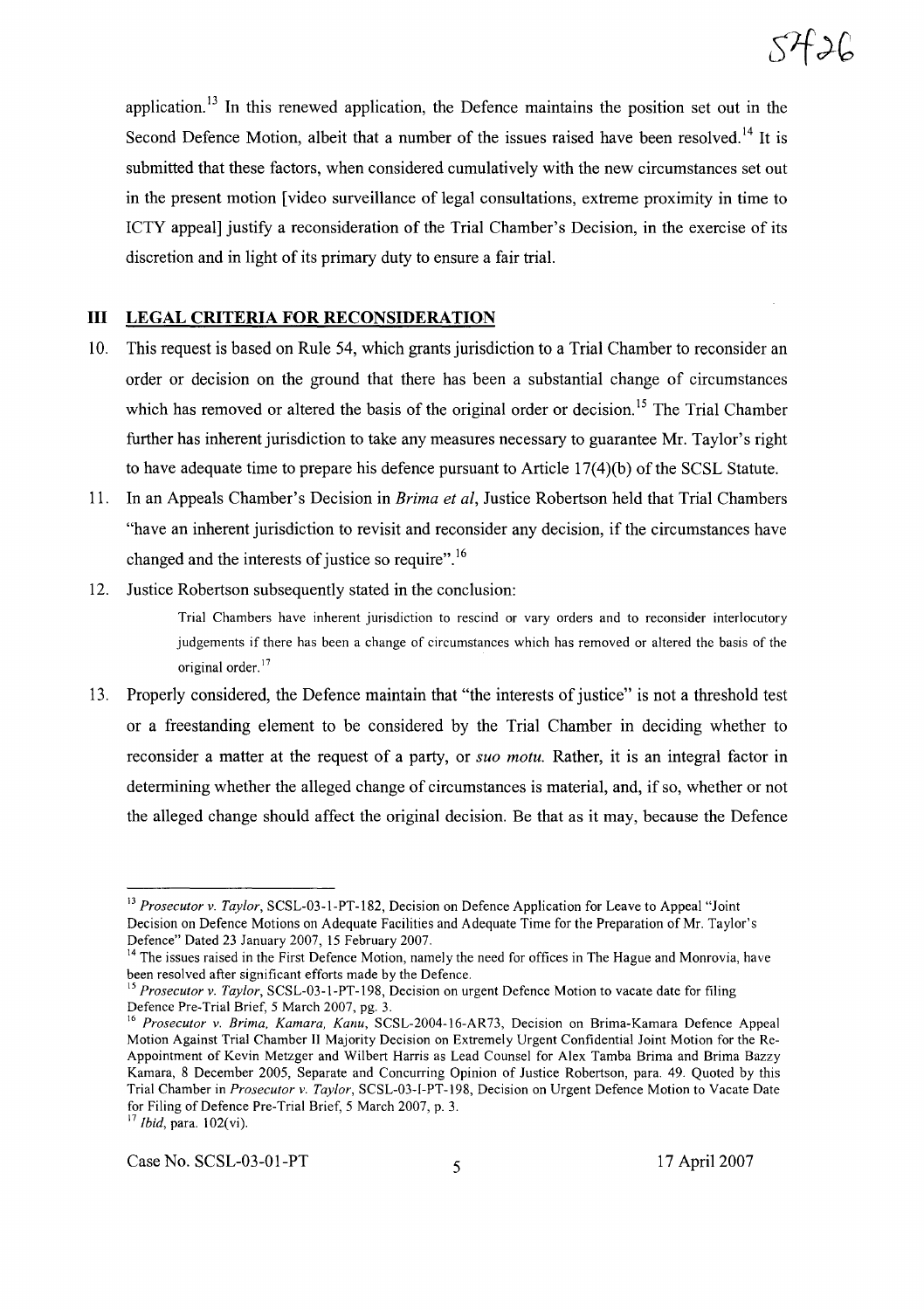maintain that all judicial decisions should in any event fulfil this criteria, $18$  the Defence will demonstrate that there has been a change of circumstances, altering the basis of the original decision to fix 4 June 2007 as the start date for trial. Further, the Defence submit that reconsideration of this decision is required in the interests of justice and pray that the start date be postponed to a date not before 3 September 2007.

## **IV CHANGED CIRCUMSTANCES**

#### (i) Video Surveillance of Legal Consultations

- 14. Legal consultations between Mr. Taylor and his Defence team have been monitored since 10 November 2006, when the International Criminal Court Detention Unit ("ICCDU") installed video surveillance cameras in the conference rooms available for Mr. Taylor's legal consultations. The Defence for Mr. Taylor were not given any prior notice that cameras were to be installed, nor were the views of the Defence team invited or taken into account prior to taking this unilateral and still unexplained action.
- 15. The Defence first attempted to resolve the issue with the Registrar, and when this approach failed, addressed the Trial Chamber and then the President. In the numerous motions and submissions filed,<sup>19</sup> the main arguments relied on by the Defence were that the presence of a live video camera in the room set aside for legal conferences, violated the sanctity of legal professional privilege and had a chilling effect, in practice, on confidential communications between Mr. Taylor and his legal team. The monitoring of privileged consultations engendered an atmosphere whereby Mr. Taylor did not feel free to communicate with his counsel in a full and frank manner and raised concerns that the substance of his communications could be used against him.<sup>20</sup> These concerns are, perhaps, all the more understandable when put in the context that no similar surveillance has been ordered in the SCSL in Freetown, at the ICTY, ICTR, or the Special Panels / Extraordinary Chambers dealing with alleged violations of IHL in East Timor or Cambodia. In addition, that immediate cessation of such surveillance of legal consultations was promptly ordered and implemented by the ICC in the case of Mr. Lubanga but, for no discernable or articulated reason, continued in Mr. Taylor's case would, it is submitted, give any reasonable accused in a similar position cause for concern. In sum, Mr.

 $5427$ 

<sup>18</sup> Also see, *Prosecutor v. Taylor,* SCSL-03-1-PT-217, Decision on Prosecution Motion to Allow Witnesses to Give Testimony by Video-Link, 30 March 2007, para. 25.

<sup>&</sup>lt;sup>19</sup> Instead of rehashing the entire history of the litigation since the installation of the video surveillance cameras on 10 November 2006, the Defence adopt the Procedural Background outlined in paragraphs 5 through 17 of: *Prosecutor v. Taylor,* SCSL-03-01-PT-197, Notification of Suspension of Legally Privileged Attorney-Client Consultations with Mr. Charles Taylor, 5 March 2007 ("Notification").

<sup>20</sup> See *Prosecutor v. Taylor,* SCSL-03-01-PT-156, Urgent and Public *Corrigendum* to the Second Defence Motion Requesting Cessation of Video Surveillance of Legal Consultations, 8 January 2007.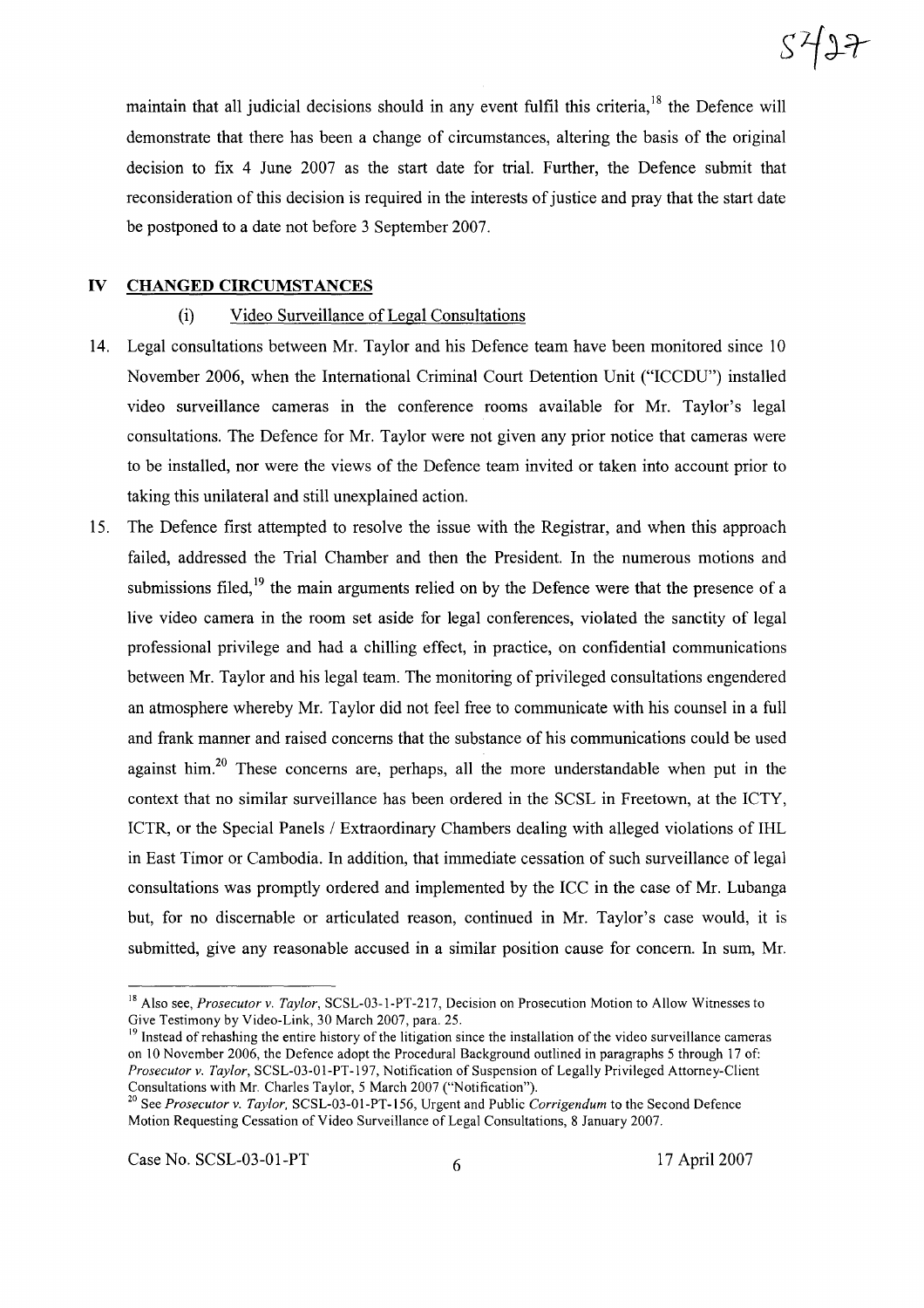Taylor's right to freely communicate with his lawyer, an element of fair trial under Article  $17(4)(b)$  of the SCSL Statute was effectively compromised.<sup>21</sup>

- 16. The Defence have not been dilatory in raising this complaint, as evidenced by the substantial body of motions and submissions related to this issue. A decision was taken at an early stage to continue with privileged consultations with Mr. Taylor despite this encroachment, although the Registry<sup>22</sup> and the Trial Chamber<sup>23</sup> were notified on 15 December 2006 that the Defence would consider suspending all legal consultations if no resolution could be reached, and that delay in resolving this matter could necessitate a further application for postponement of trial.
- 17. The Trial Chamber and the President clearly understood the importance of the alleged violation and its potential impact of Defence preparation. In its Decision of 30 November 2006, the Trial Chamber urged "the Chief of Detention and the Registrar to deal with the matter promptly in accordance with Rule  $59(C)$  of the Rules of Detention".<sup>24</sup> Despite this admonition, no developments were discemable in resolving this issue and the Defence was forced to have recourse to the President. On 21 February 2007, the President of the SCSL issued his *Decision on the Urgent and Public Defence Motion Requesting Cessation of Video Surveillance of Legal Consultations*<sup>25</sup> and stated that the Registrar should:

have made a decision on the video surveillance issues and communicated that decision to the officials concerned [at the ICC] in order to ensure that the Applicant's complaint was dealt with promptly and without delay, in accordance with the provisions of Rule 59(C) of the Rules of Detention.<sup>26</sup>

- 18. The President then directed that: $27$ 
	- (i) the Registrar communicate forthwith to the relevant ICC authorities in The Hague his Decision that "the use of video surveillance of the legal consultations of the Detainee Charles Taylor with his Counsel be discontinued"; and
	- (ii) the Registrar ensure that his said Decision is complied with forthwith.
- 19. Notwithstanding the unambiguous language used, the Registrar took no significant action to ensure the implementation of the President's Decision and on 27 February 2007, the Defence wrote to the Registrar to remind him of his obligation to execute this Order.<sup>28</sup>

<sup>&</sup>lt;sup>21</sup> It is an accepted principle of international human rights law that rights conferred must be "practical and effective" and not "theoretical and illusionary". See, ex., ECHR, *Artico, v Italy,* May 13, 1980, Series A, No 37; 3 EHRR, para 33.

<sup>&</sup>lt;sup>22</sup> Letter from Karim Khan to the Registrar, dated 15 December 2006 [Annex A].

<sup>&</sup>lt;sup>23</sup> *Ibid.* This letter was circulated to H.E. President Justice George Gelaga, Hon. Justice Richard Lussick,

Presiding; Hon. Justice Teresa Doherty and Hon. Justice Julia Sebutinde.

*<sup>24</sup> Prosecutor v. Taylor,* SCSL-03-01-PT-137, Decision on Urgent and Public Defence Motion Requesting Removal of Camera from Conference Room, 30 November 2006, p. 4.

<sup>&</sup>lt;sup>25</sup> Prosecutor v. Taylor, SCSL-03-01-PT-189, Decision of the President on Urgent and Public Defence Motion Requesting Cessation of Video Surveillance of Legal Consultations, 21 February 2007 ("President's Decision on Video Surveillance").

<sup>&</sup>lt;sup>26</sup> President's Decision on Video Surveillance, para. 26 (emphasis added).

 $27$  President's Decision on Video Surveillance, para. 31 (emphasis added).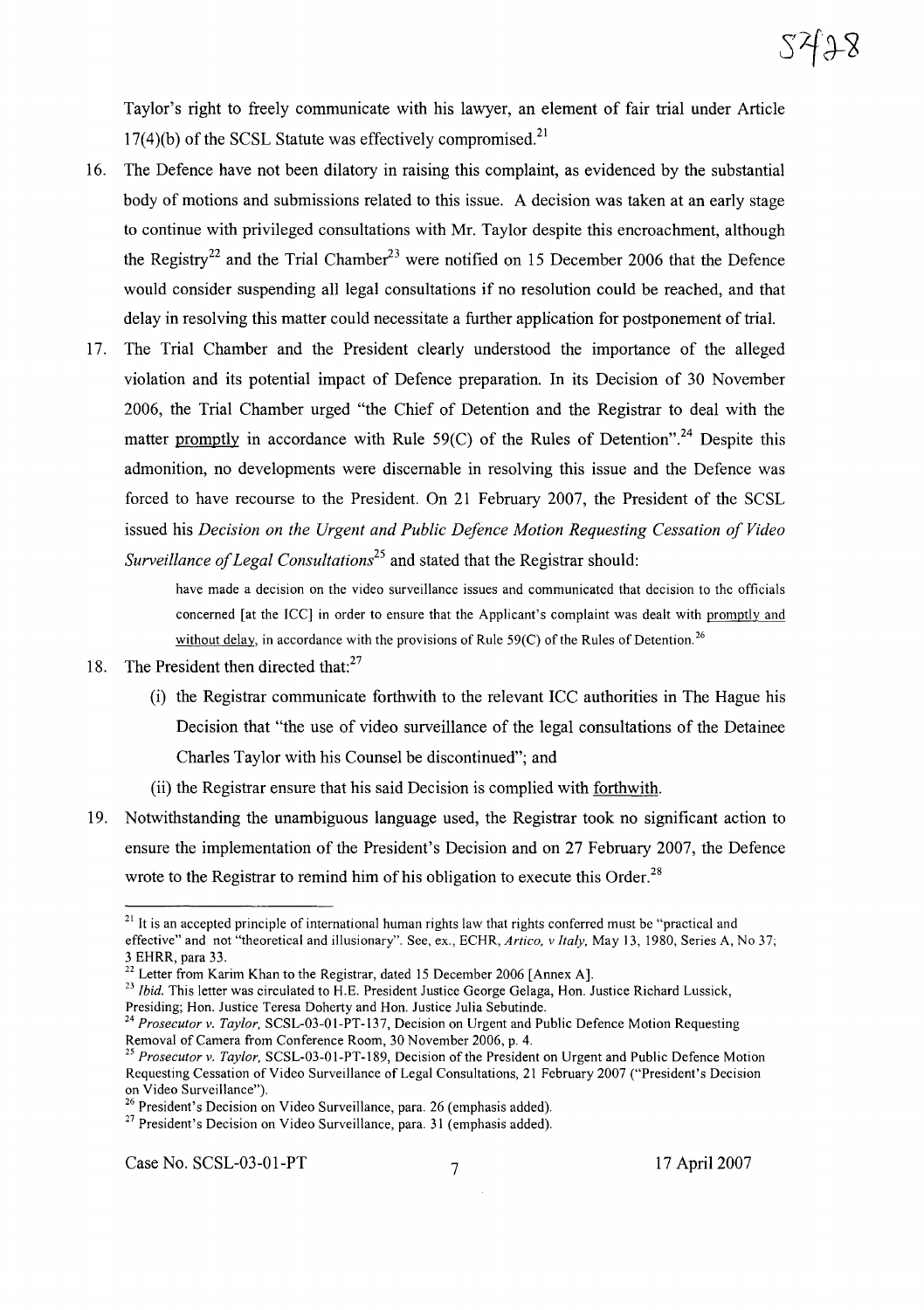- 20. The Registrar responded on I March 2007 by stating that on 26 February 2007, he had requested the Registrar of the ICC to "discontinue" the use of video surveillance of the legal consultations. <sup>29</sup> The Registrar further noted that the ICC Registrar was "out of his duty station" and would only discuss the matter upon his return.<sup>30</sup> No indication was given as to when the ICC Registrar would resume his post.
- 21. By this point, video surveillance of Mr Taylor's privileged consultations had been active for more than three and a half months. The Defence wish to emphasise that the decision to continue attending on the client during this period was made under protest, in good faith, and in a genuine attempt to try and prepare as much as possible for an earlier than requested start date. It should also be understood that, due to the absence of a Defence office in The Hague, absence of Duty counsel or proper support, the difficulty with visas and given the few family members that have been able to visit Mr. Taylor in The Hague, these continued visits also had a welfare aspect to them. Welfare that was, of course, the Court's non-delegable duty to provide.<sup>31</sup> Contemporaneously with this, every possible endeavour was made by the Defence to reach a resolution through administrative and judicial channels. Throughout this time, the fact remains that the Defence was severely hampered in its ability to prepare Mr. Taylor's case. Simply put, Mr. Taylor could not freely discuss his case with his lawyers given the "chilling effect" of the camera. Consequently, discussions with Mr. Taylor were limited to largely peripheral matters, or matters of background. The cloak of privilege means that the Defence is unable to provide further details in this regard. Suffice it to say that the debacle in the Registry of the SCSL or between the Registries of the SCSL and the ICC, over ordering the cessation of video surveillance and implementing that decision, is a further factor which has conspired against the Defence, so as to hamper it significantly, in its bid to be trial ready by 4 June 2007.
- 22. In light of the continued impasse over this issue, a decision was taken by the Defence team that it was no longer feasible to continue attending upon Mr. Taylor without addressing the many core issues of the case. Accordingly, and having exhausted all available remedies, the Defence notified the Acting Chief of Detention at the ICCDU of Mr. Taylor's decision to suspend privileged attorney-client consultations. In response, the Defence were told that:

Case No. SCSL-03-01-PT 8 17 April 2007

<sup>&</sup>lt;sup>28</sup> Letter from Karim Khan to Registrar, 27 February 2007 [Annex B].

<sup>&</sup>lt;sup>29</sup> Letter from Registrar to Karim Khan, 1 March 2007 [Annex C].

*<sup>30</sup> Ibid.*

<sup>31</sup> *Prosecutor v. Taylor,* SCSL-03-01-PT-146, Defence Application Requesting Review ofthe Memorandum of Understanding Between the International Criminal Court and the Special Court of Sierra Leone dated 13 April 2006 & Modification of Mr. Taylor's Conditions of Detention, 14 December 2006, para. 16.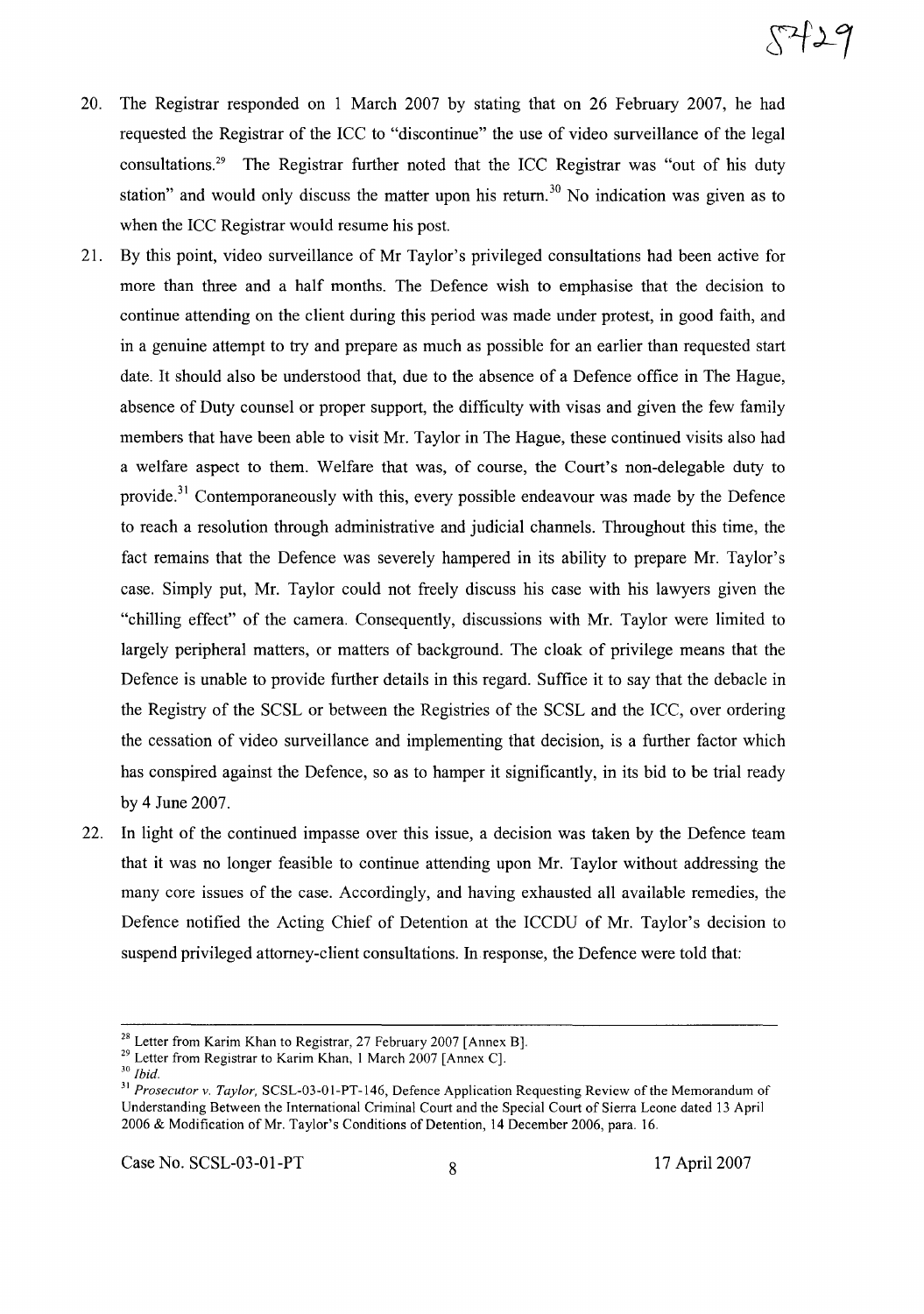

I take notice ofthe decision of your client. On this matter I can inform you I have been instructed by the ICC Registrar not to implement the Decision of the Registrar of SCSL and that the ICC Registrar is in contact with the SCSL Registrar on this matter. 32

- 23. On 5 March 2007, the Defence formally notified the Trial Chamber that it had been forced to suspend all legally privileged attorney-client consultations with Mr. Taylor.<sup>33</sup> On 22 March 2007, two and a half weeks later, more than one month after the President's Decision was issued, and almost four months after video surveillance commenced, the SCSL Registrar finally took action to implement the President's Decision.<sup>34</sup>
	- (ii) Appeal Proceedings in ICTY case of*Lima; et al*
- 24. Prior to being engaged in the defence of Mr. Taylor, Lead Counsel and one of the Legal Assistants of Mr. Taylor's legal defence team were members of defence teams in the ICTY case of *Lima} et al.* whose judgment was rendered on 30 November 2005.3<sup>5</sup> The Defence has been informally advised that the Appeals Chamber will list *Limaj et al* for hearing on 31 May and 1 June 2007, three days before Mr. Taylor's trial is due to start. Both *Lima}* and *Taylor* are onerous and important cases and both demand intensive preparation. The prior commitment of Lead Counsel and a critical member of the Taylor Defence Team to the *Lima}* appeal seriously complicate the Defence's ability to be trial-ready for 4 June 2007. Although the Defence recognise that these supplementary grounds do not warrant a delay until September 2007, the Defence ask the Trial Chamber to consider exercising its discretion and delaying the commencement of trial for a minimum period of two weeks on this ground alone.

## **VI INTERESTS OF JUSTICE**

25. The reconsideration of the Trial Chamber's joint Decision to postpone Mr. Taylor's trial until 3 September 2007 is clearly in the interests of justice. The installation of a video surveillance camera in Mr. Taylor's legal consultation room and the subsequent failures of the SCSL Registrar to ensure that the use of the camera be discontinued in violation of a President's Decision and Registrar's submissions amounted to very serious violations of Mr. Taylor's right to a fair trial, including his right to freely communicate with counsel pursuant to Article 17(4)(b) of the SCSL Statute and his right to have adequate time and facilities to prepare a defence pursuant to Article  $17(4)(b)$  of the SCSL Statute. The sanctity of legal professional meetings is one of the pillars upon which any system of justice operates.

<sup>&</sup>lt;sup>32</sup> Email from Harry Tjonk to Avi Singh, dated 3 March 2007 (emphasis added) [Annex D].

<sup>&</sup>lt;sup>33</sup> Notification.

<sup>&</sup>lt;sup>34</sup> Letter from Deputy Registrar to Karim Khan, dated 22 March 2007 [Annex E].

*<sup>35</sup> Prosecutor v. Lima} et ai,* IT-03-66, Judgment of 30 November 2005.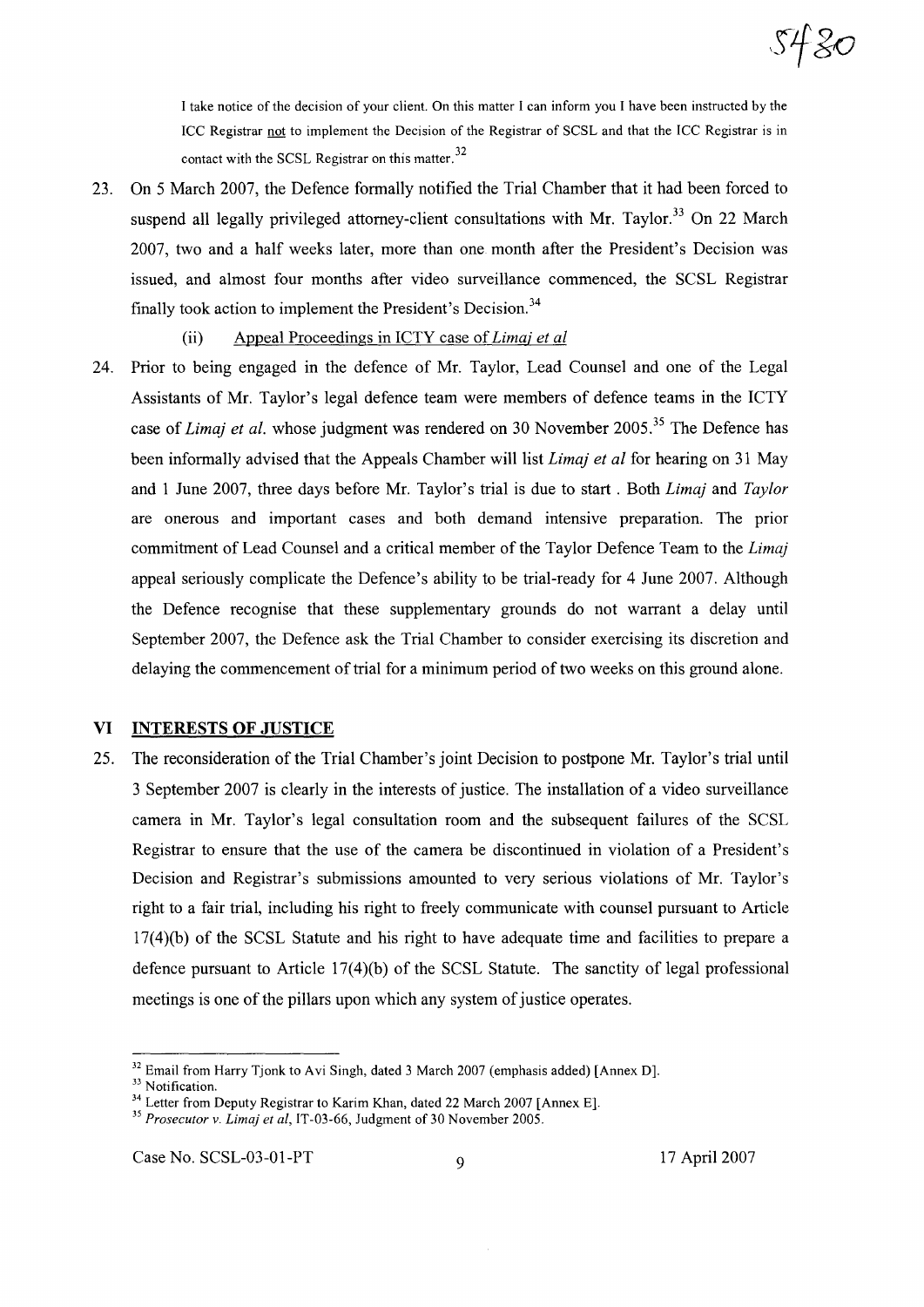26. The Defence accepts that the loss of time caused by the camera surveillance issue is not the fault or responsibility of the Trial Chamber. The Defence nonetheless requests the Trial Chamber to intervene in this matter, as the overseer of fair trial rights, in order to rectify the violations of Mr. Taylor's statutory right to a fair trial and provide him with a remedy. As a cursory review of the chronology of events reveals, it is plain that the Defence has expended considerable energy in attempting to resolve this matter. Our efforts have diverted valuable and scarce resources away from trial preparation. Critically, throughout the period between 10 November 2006 and 22 March 2007, the Defence team was hamstrung and largely unable to take proper instructions from the Accused, causing significant and substantial impairment to its trial preparation programme. This was put into sharpest focus by the two and a half weeks during which all legal consultations were suspended. As stated in previous filings,  $36$  the prejudice caused to the Defence is tangible and cannot now be remedied absent additional preparation time. Given that surveillance continued for more than four months, but that some limited work could, nonetheless be done, the Defence request that the trial commencement date be postponed for three months until 3 September 2007 in order to ensure that the Defence have adequate time to prepare pursuant to Article  $17(4)(b)$ .

## **VI CONCLUSION**

27. For the reasons detailed above, the Defence prays that the Trial Chamber reconsider its *Joint Decision on Defence Motions on Adequate Facilities and Adequate Time for the Preparation of Mr. Taylor's Defence,* rendered on 23 January 2007 and re-schedule the trial commencement date of 4 June 2007 to a date not before 3 September 2007.

**Respectfully Submitted,**

ZVI.

**Karim** A. A. **Khan Counsel for Mr. Charles Taylor** Dated this  $17<sup>th</sup>$  Day of April 2007

Case No. SCSL-03-01-PT 10 17 April 2007

<sup>&</sup>lt;sup>36</sup> *Prosecutor v. Taylor*, SCSL-03-01-PT-213, Notification of Resumption of Legally Privileged Attorney-Client Consultations with Mr. Charles Taylor, 23 March 2007, para. 4.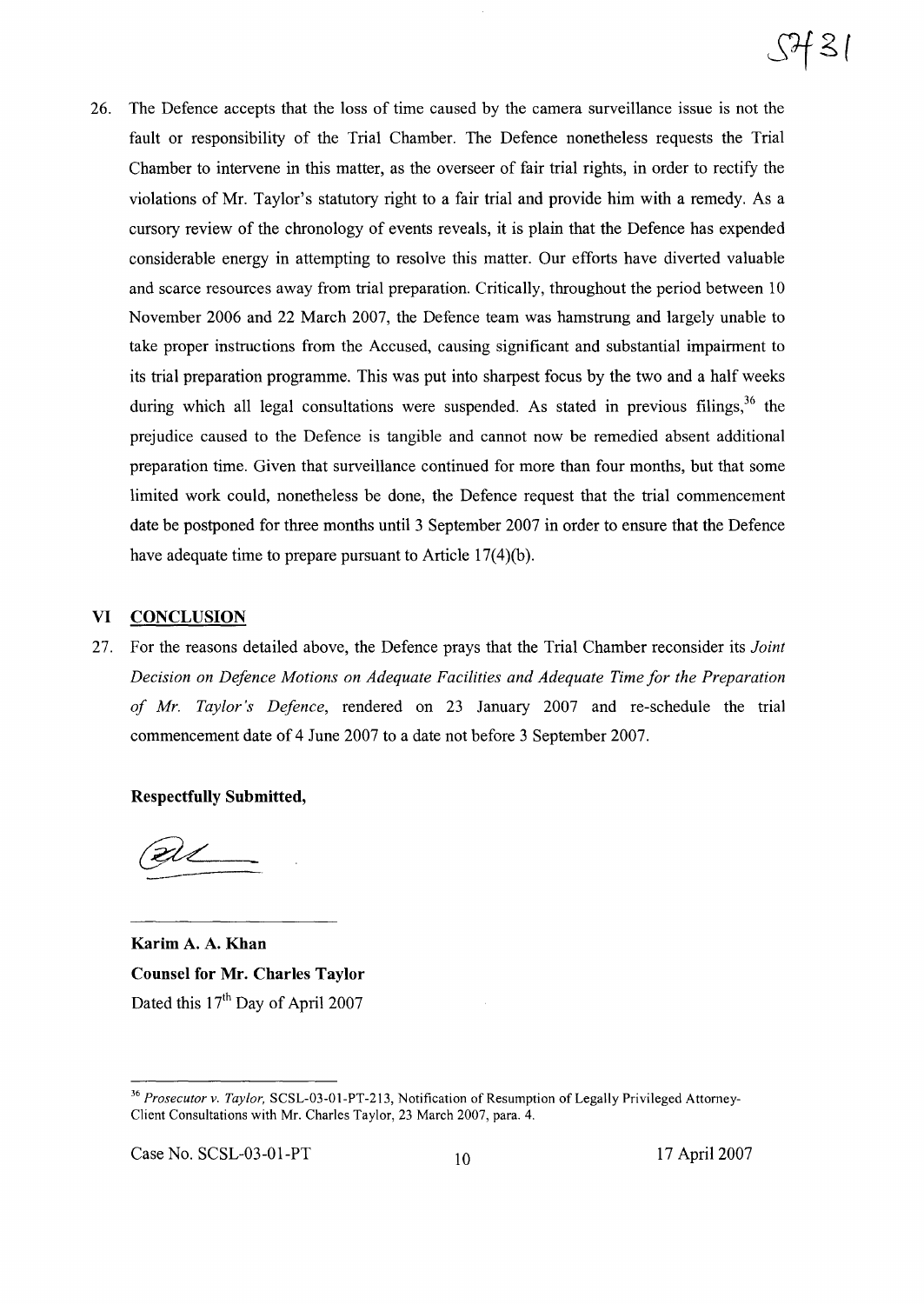## **Table of Authorities**

5432

## **Prosecutor v. Taylor Filings and Decisions**

*Prosecutor* v. *Taylor,* SCSL-03-01-PT-137, Decision on Urgent and Public Defence Motion Requesting Removal ofCamera from Conference Room, 30 November 2006

*Prosecutor* v. *Taylor,* SCSL-03-01-PT-146, Defence Application Requesting Review of the Memorandum of Understanding Between the International Criminal Court and the Special Court of Sierra Leone dated 13 April 2006 & Modification of Mr. Taylor's Conditions of Detention, 14 December 2006

*Prosecutor* v. *Taylor,* Case No. SCSL-03-1-PT-147, Defence Motion on Adequate Facilities for the Preparation of Mr. Taylor's Defence, 15 December 2006

*Prosecutor* v. *Taylor,* SCSL-03-1-PT-148, Defence Motion on Adequate Time for the Preparation of Mr. Taylor's Defence, 15 December 2006

*Prosecutor* v. *Taylor,* SCSL-03-1-PT-153, Prosecution Response to 'Defence Motion on Adequate Facilities for the Preparation of Mr. Taylor's Defence', 8 January 2007

*Prosecutor* v. *Taylor,* SCSL-03-1-PT-154, Prosecution Response to 'Defence Motion on Adequate Time for the Preparation of Mr. Taylor's Defence', 8 January 2007

*Prosecutor* v. *Taylor,* SCSL-03-01-PT-156, Urgent and Public *Corrigendum* to the Second Defence Motion Requesting Cessation of Video Surveillance of Legal Consultations, 8 January 2007

*Prosecutor* v. *Taylor,* Case No. SCSL-03-1-PT-164, Joint Decision on Defence Motions on Adequate Facilities and Adequate Time for the Preparation of Mr. Taylor's Defence, 23 January 2007

*Prosecutor* v. *Taylor,* SCSL-03-1-PT-168, Defence Application for Leave to Appeal "Joint Decision on Defence Motions on Adequate Facilities and Adequate Time for the Preparation ofMr. Taylor's Defence" Dated 23 January 2007,26 January 2007

*Prosecutor* v. *Taylor,* SCSL-03-1-PT-173, Prosecution Response to "Defence Application for Leave to Appeal 'Joint Decision on Defence Motions on Adequate Facilities and Adequate Time for the Preparation of Mr. Taylor's Defence' Dated 23 January 2007", 5 February 2007

*Prosecutor* v. *Taylor,* SCSL-03-1-PT-182, Decision on Defence Application for Leave to Appeal "Joint Decision on Defence Motions on Adequate Facilities and Adequate Time for the Preparation of Mr. Taylor's Defence" Dated 23 January 2007, 15 February 2007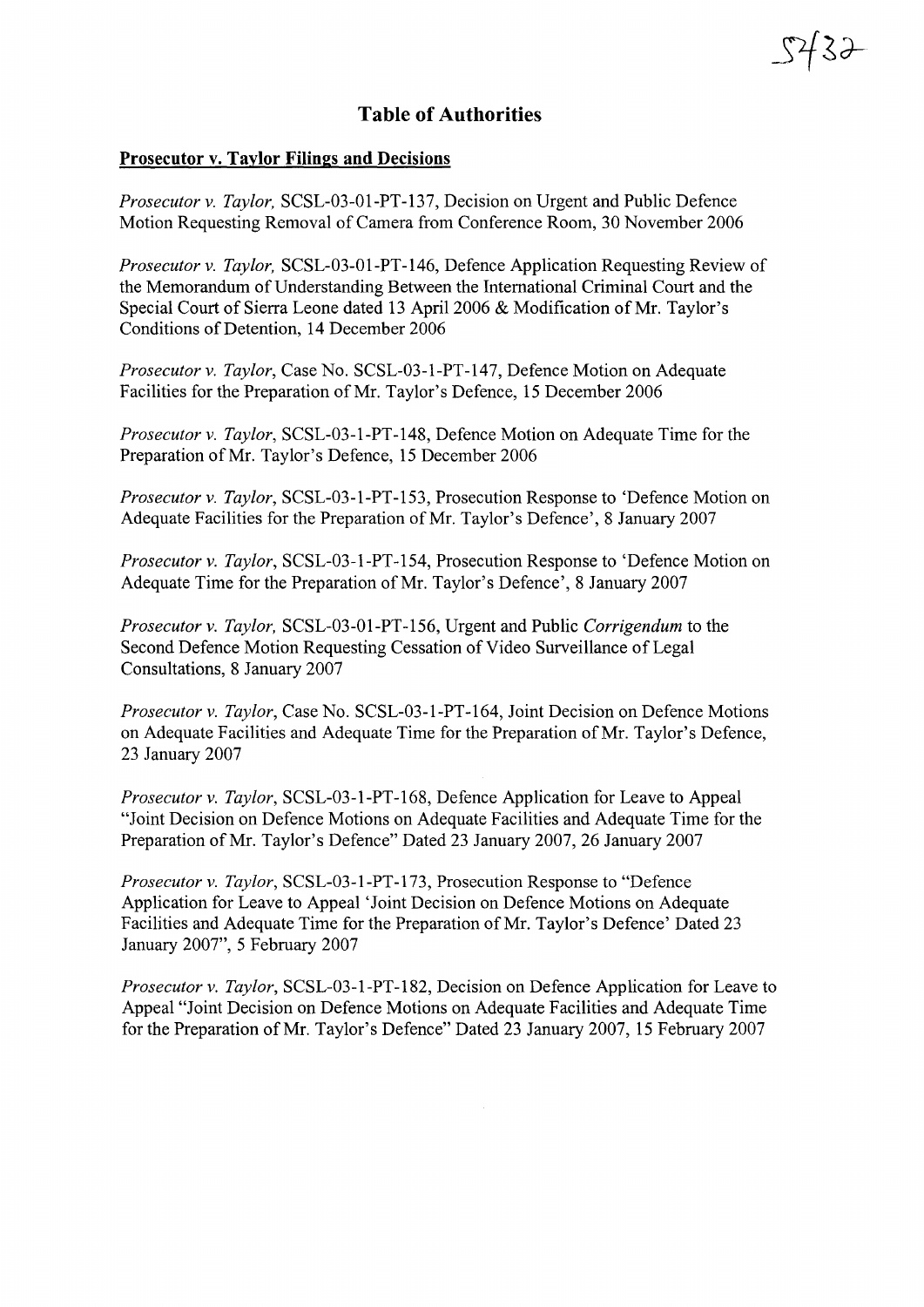*Prosecutor* v. *Taylor*, SCSL-03-01-PT-189, Decision of the President on Urgent and Public Defence Motion Requesting Cessation of Video Surveillance of Legal Consultations, 21 February 2007

*Prosecutor v. Taylor,* SCSL-03-01-PT-197, Notification of Suspension of Legally Privileged Attorney-Client Consultations with Mr. Charles Taylor, 5 March 2007

*Prosecutor* v. *Taylor,* SCSL-03-l-PT-198, Decision on urgent Defence Motion to vacate date for filing Defence Pre-Trial Brief, 5 March 2007

*Prosecutor v. Taylor,* SCSL-03-01-PT-213, Notification of Resumption of Legally Privileged Attorney- Client Consultations with Mr. Charles Taylor, 23 March 2007

*Prosecutor* v. *Taylor,* SCSL-03-1-PT-217, Decision on Prosecution Motion to Allow Witnesses to Give Testimony by Video-Link, 30 March 2007

## **SCSL Jurisprudence**

*Prosecutor* v. *Brima, Kamara, Kanu,* SCSL-2004-16-AR73, Decision on Brima-Kamara Defence Appeal Motion Against Trial Chamber II Majority Decision on Extremely Urgent Confidential Joint Motion for the Re-Appointment of Kevin Metzger and Wilbert Harris as Lead Counsel for Alex Tamba Brima and Brima Bazzy Kamara, 8 December 2005, Separate and Concurring Opinion of Justice Robertson

## **International Tribunal Jurisprudence**

*Prosecutor v. Limaj et al, IT-03-66, Judgment of 30 November 2005.* 

Online: http://www.un.org/icty/limaj/trialc/judgement/lim-tj05113O-e.pdf.

## **Regional Human Rights Courts Jurisprudence**

European Court of Human Rights, *Artico* v. *Italy,* May 13, 1980, Series A, No 37; 3 EHRR.

Online:

http://cmiskp.echr.coe.int/tkp197/view.asp?item=1&portal=hbkm&action=html&highlig ht=artico&sessionid=9755170&skin=hudoc-en.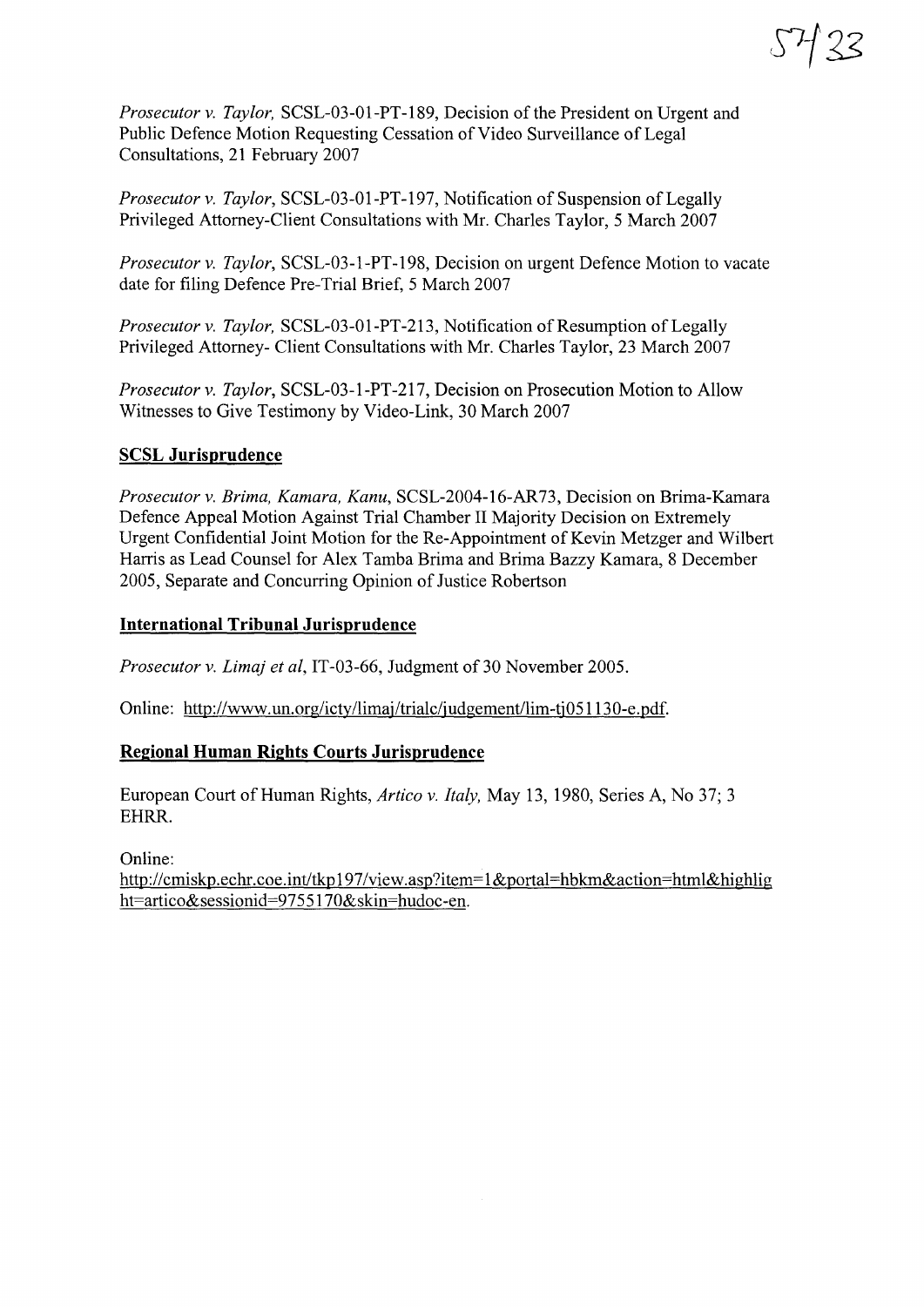$5434$ 

## **Index of Annexes**

- **AnnexA** Letter from Karim Khan to the Registrar, dated 15 December 2006
- **Annex B** Letter from Karim Khan to Registrar, 27 February 2007
- **Annex** C Letter from Registrar to Karim Khan, 1 March 2007
- **Annex D** Email from Harry Tjonk to Avi Singh, dated 3 March 2007
- **Annex E** Letter from Deputy Registrar to Karim Khan, dated 22 March 2007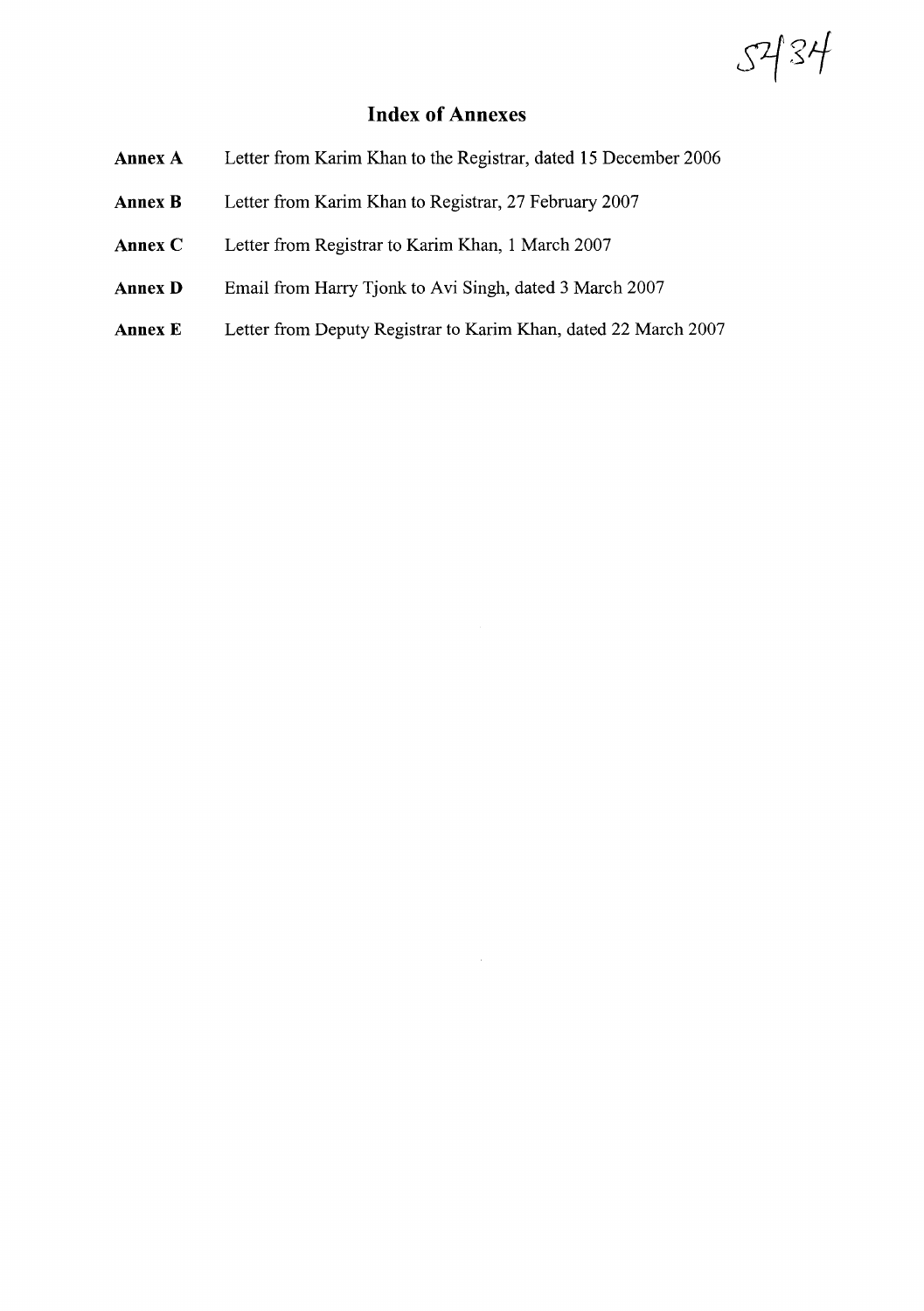AnnexA



SPECIAL COURT FOR SIERRA LEONE OFFICE FOR THE DEFENCE OF CHARLES TAYLOR Telephone +232 769 59141 (SL); +92 301 547 8371 (Pak); +44 796 802 9947(UK)

karimahmadkhan@hotmail.com rogersahota@hotmail.com

Our RefRJS 15122006

Mr. Lovemore G. Munlo SC Registrar Office of the Registry The Special Court for Sierra Leone

Cc: H.E. President Justice George Gelaga King Trial Chamber II: Hon. Justice Richard Lussick, Presiding; Hon. Justice Teresa Doherty; Hon. Justice Julia Sebutinde OTP: Mr. Christopher Staker, Mr. James C. Johnson, Ms. Wendy van Tongeren, Mr. Alain Werner, Ms. Shyamala Alagendra OPD: Mr. Vincent Nmeheille, Ms. Elizabeth Nahamya

15 December 2006

Dear Mr. Registrar,

You will be aware that we have been in regular correspondence with your office and the Principal Defender regarding various issues that we feel are compromising our ability to properly represent our client. We are compelled to write to you now, as many of the letters and points we have raised have gone unanswered and we cannot allow this situation to drift into January with the Christmas recess imminent. It is with great reluctance and some surprise that we write to you given our constructive dialogue in the past. We would therefore be grateful if you would address the following points:

## Camera Motion

We note that you have failed to comply with the Trial Chamber decision of 30 November 2006 where the Trial Chamber "urge(d) the Chief of Detention and the Registrar to deal with the matter promptly in accordance with Rule  $50(C)$  of the Rules of Detention". We understand that you have been in dialogue with the ICC regarding this matter and that this has taken some time but nevertheless cannot see why this cannot be resolved before the Christmas recess. If we do not receive a reply from you before then we will consider suspending all further legal consultations with our client with immediate effect. We will also consider raising this with the Trial Chamber as further grounds to delay the trial date. We intend to exhaust our available remedies by requesting the President to review the situation. We regard the continuation of the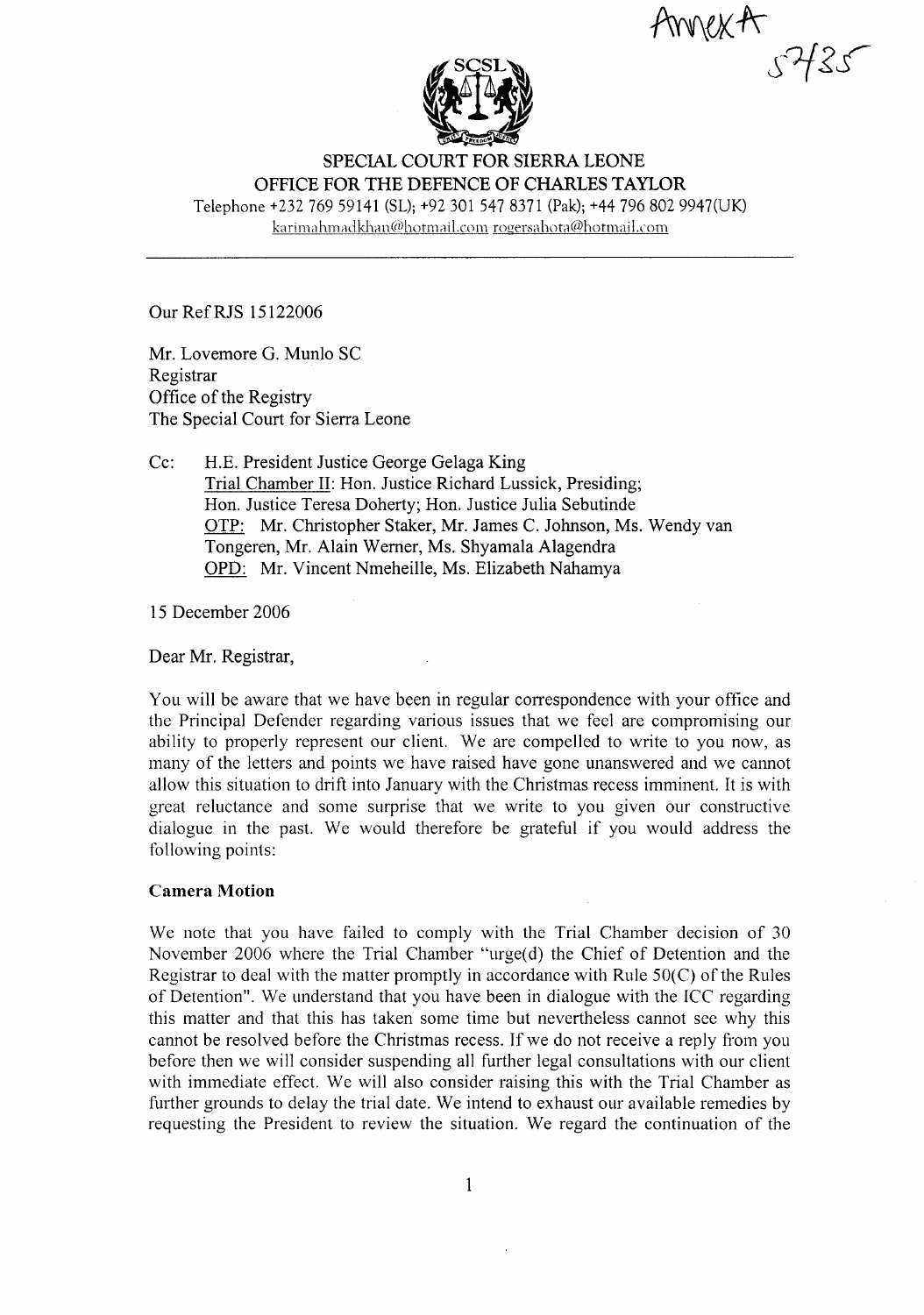current surveillance of legal consultations, and non-responsiveness from the Registry as of the last day of this Winter term, as a *de facto* refusal of our request.

## **Requests re International Investigator, Sierra Leonean Investigator, Office Facilities and Additional Funding for Second Co-Counsel Pre-Trial**

We have had no reply to any of the letters attached. We require a reply before the Christmas recess particularly in relation to our request for an indication of the funds available for an international investigator, whether the appointment of Prince Taylor is approved and whether any funds are available for our Hague or Monrovia office or an additional co-counsel in the pre-trial phase. We have drafted an additional letter today enclosed as we require a printer / scanner / fax machine in The Hague with immediate effect.

We realise that this case raises unique and novel problems and that your office and the OPD may be very busy dealing with these and other matters. But in particular, we consider the delay and failure to respond to some of our correspondence completely unacceptable. This is a basic courtesy to which we are entitled. We are already working in intolerable conditions and under great stress. Simply put we cannot continue to prepare a complicated international criminal trial if even the most straightforward request takes between  $1 - 3$  months to resolve (if at all)<sup>1</sup> or is met by a deafening silence. We further cannot continue to devote an inordinate amount of time to the resolution of these problems at the expense of essential case preparation.

We have raised in our previous correspondence the possibility that we may consider withdrawing from this case if we feel that the time and resources available to us are completely inadequate and place us in conflict with our professional obligations and render the possibility of a fair trial impossible. We must give you fonnal notice that we now fear that we may shortly be approaching the point when we will have to give further consideration to this option.

Yours faithfully,

**--**

**Karim Ahmad Khan and Roger J Sahota**

**Counsel for Mr. Charles Taylor**

Encl: 3 letters from Counsel to the Office of the Principal Defender

 $<sup>1</sup>$  See for instance our extensive correspondence regarding the use of laptops during legal consultations.</sup>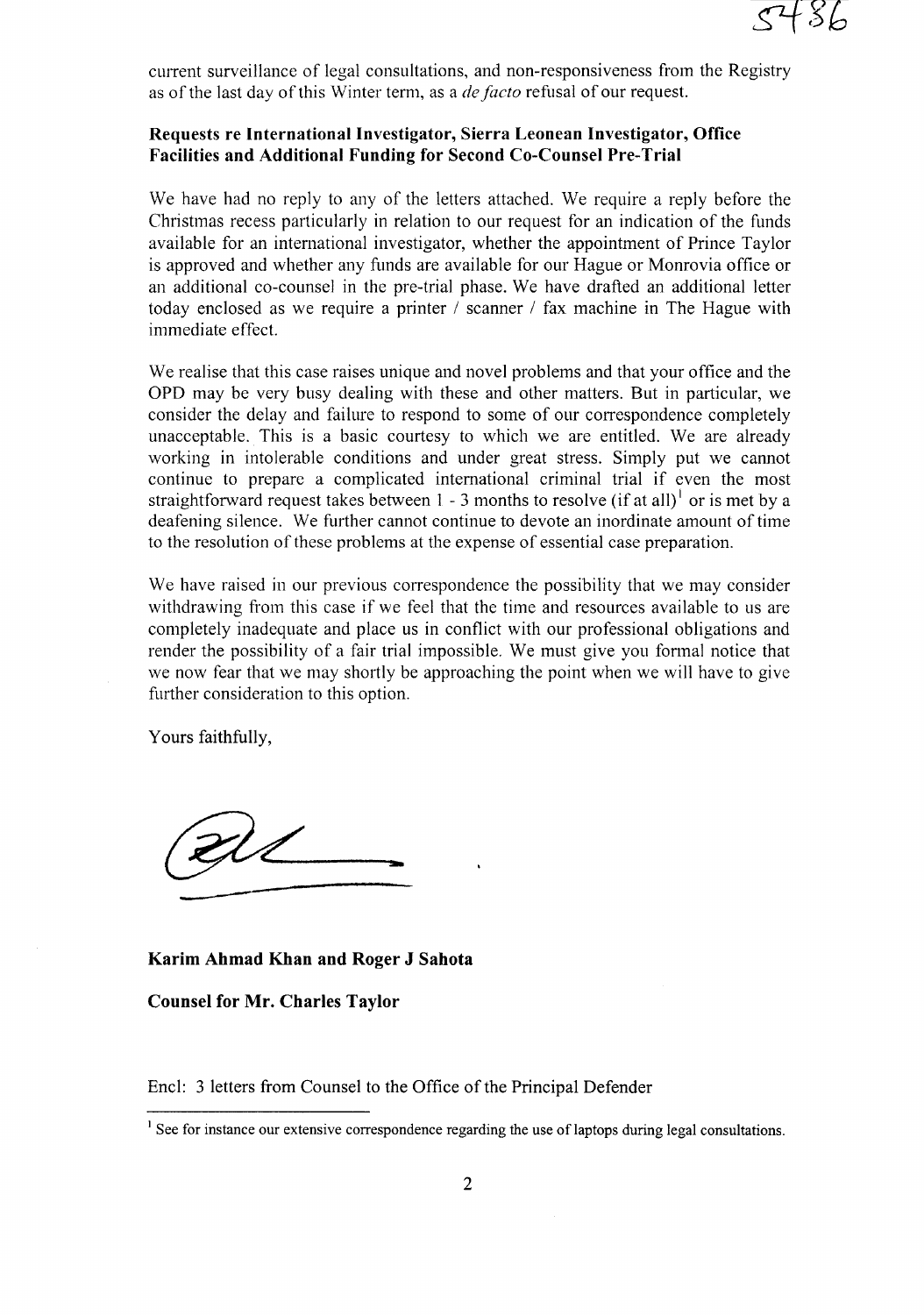AnnexB<br>5437



SPECIAL COURT FOR SIERRA LEONE OFFICE FOR THE DEFENCE OF CHARLES TAYLOR Telephone +23276959141 (SL); +92 3015478371 (Pak); +44 796 802 9947(UK) karimahmadkhan@hotmail.com rogersahota@hotmail.com

Our RefKK 27022007

Mr. Lovemore G. Munlo SC Registrar, Office of the Registry Special Court for Sierra Leone

Cc: Hon. Justice George Gelaga King, President

27 February 2007

Dear Mr Registrar,

## Continuation of Video Surveillance of Legally Privileged Consultations

I write because I am concerned that video surveillance of legal consultations at the ICC Detention Unit continues unabated, contrary to the direction of the President of the Special Court, dated 21 February 2007. My Legal Assistant Avi Singh attended upon Mr. Taylor yesterday and was informed by the Acting Chief of Detention, Harry Tjonk, that he had not received any instructions from the Registrar of the ICC to switch off the camera. Mr. Tjonk was aware of the Special Court President's Order, but he was unable to explain the reason for the delay in implementation. I would be grateful for your assurance that this matter will be dealt with immediately. If this matter cannot be dealt with urgently and without further delay, please provide me with a full explanation of the problem, so that I may consider the appropriate advice to give to my client.

Yours faithfully,

Karim Ahmad Khan, Lead Counsel for Mr. Charles Taylor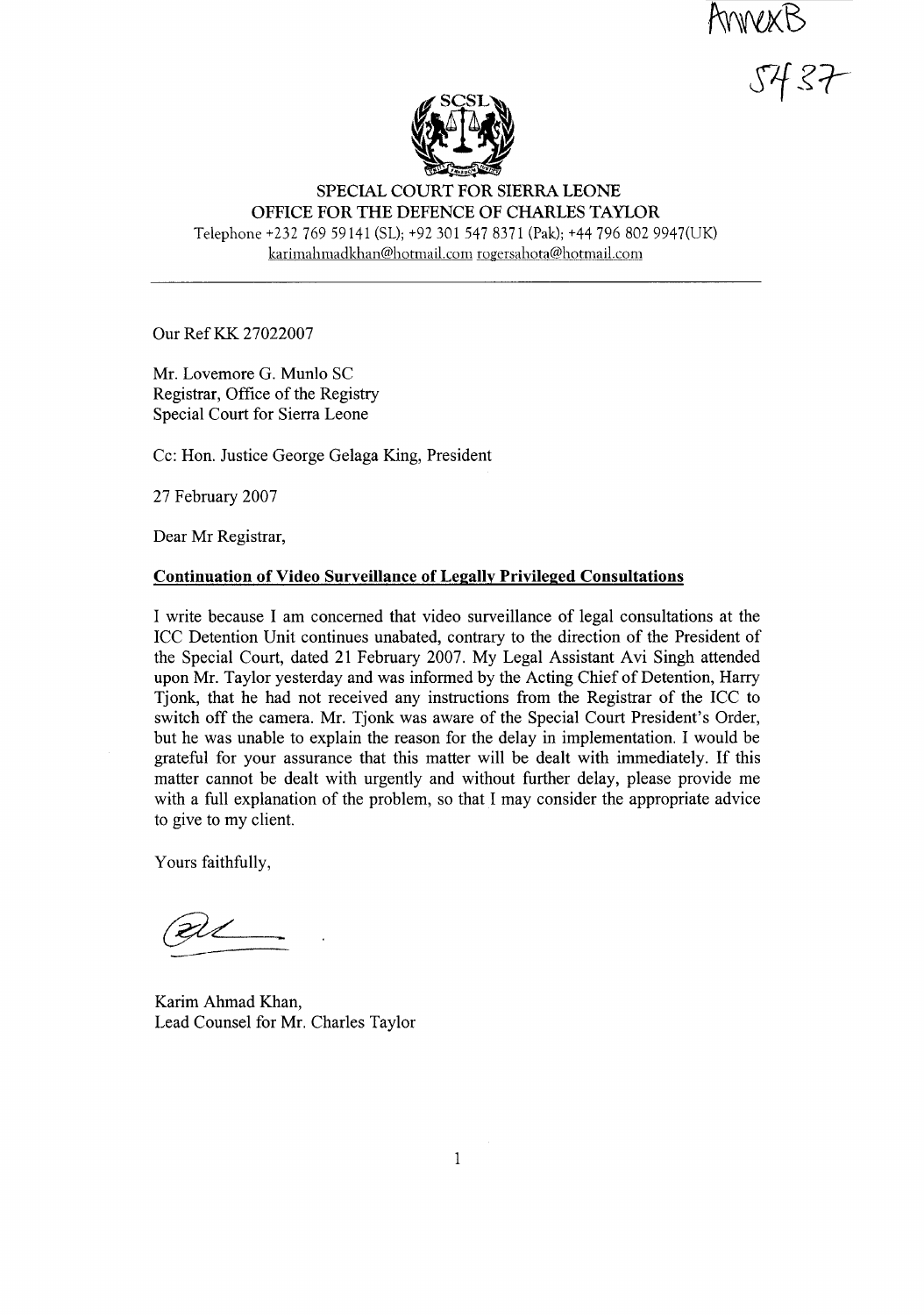

Amexc

JOMO KENYATTA ROAD · FREETOWN · SIERRA LEONE PHONE: +39 0831 257000 or +232 22 297000 or +39 083125 (+Ext) UN Intermission 178 7000 or 178 (+Ext) FAX, +232 22 297001 or UN Intermission. 178 7001

1 March 2007

Ref/REG/083/2007

Mr. Karim A. Khan Defence Counsel for Mr Charles Taylor Freetown

Dear Mr. Khan,

I would like to refer to your letter to me dated 27 February 2007 on issues pertaining to video-surveillance of Mr Taylor's visits.

I would like to inform you that, in compliance with the direction of the President, I addressed the Registrar of the International Criminal Court, Mr. Bruno Cathala, in my letter dated 26 February and requested that the use of video surveillance of the legal consultations of the Detainee Charles Taylor with his Counsel be discontinued. In our telephone conversation of today, we have agreed that the matter will be discussed as soon as Mr. Cathala returns to The Hague. Mr. Cathala is at the moment out of his duty station and has not yet read my said letter to him.

Yours sincerely,

Lovemore Munlo SC Registrar

 $cc:$ 

Hon. Justice George Gelaga King, President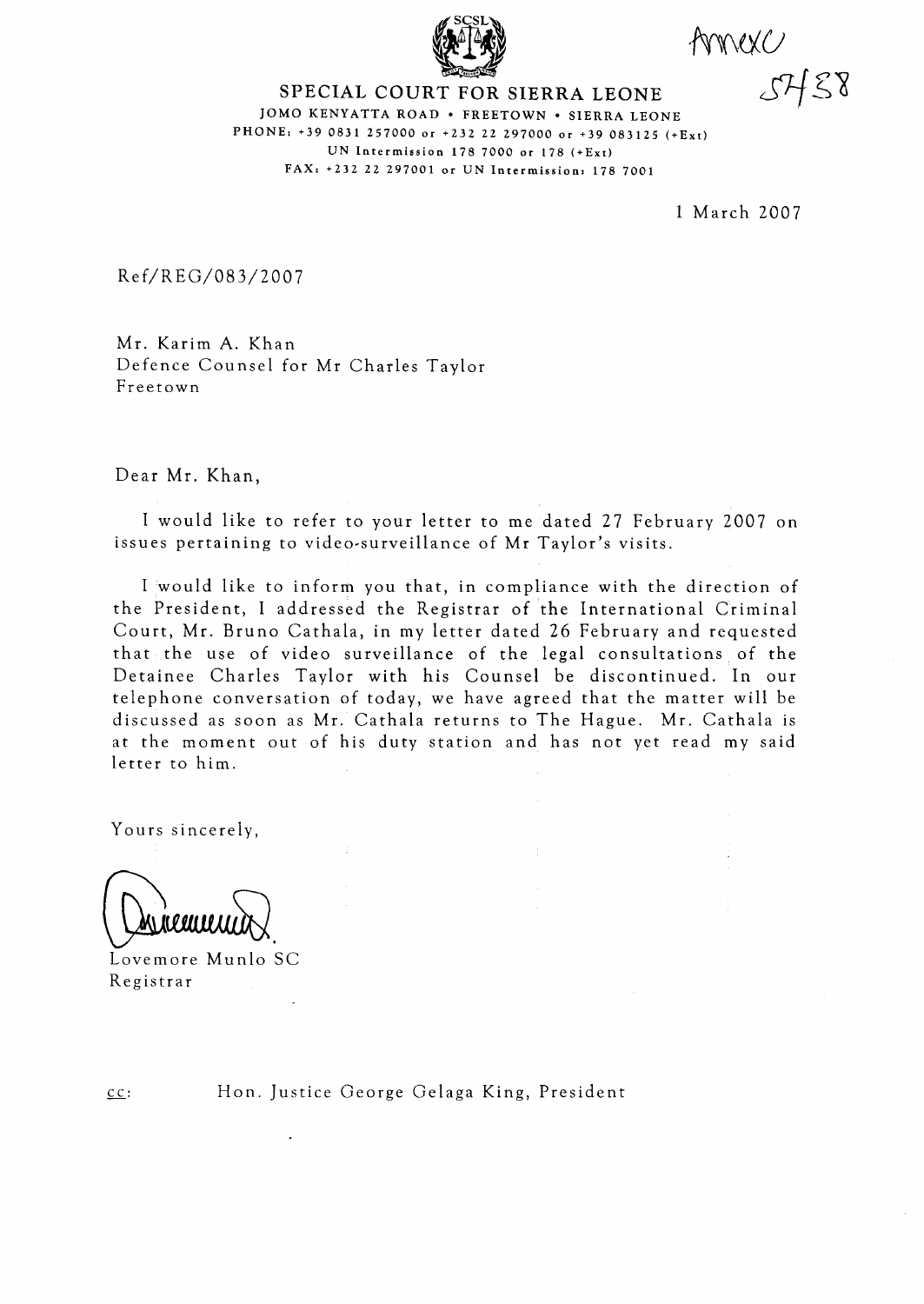Page 1 of 2

**MEX D** 



cmbuisman@hotmall.com

Printed: Sunday, March 4, 2007 10:27 PM

| 13.1 地域の予 <b>定サを定めるということができるというのかないですが、この型がものを変更を変更しているのは、この制度を</b> のサイトのサイトを使うことが、特に地域の2012年のサイトを入れているのは、この中では、この中でのサイトのサイトを<br>그 승규가 많은 일은 일은 일은 일은 사람들이 <b>있어? "전기 시작을 받은 일을 받아</b> 있는 것 같은 일에 대해서 <b>그 사람들이 없는 것은 그렇게 없는 것이 있는</b> 것 같은 것 같은 그 그 그는 일을 알려 주었다"고 " |                                                                                                                                                                                                                                                                                                                                                                                                                               |
|-----------------------------------------------------------------------------------------------------------------------------------------------------------------------------------------------------------------------------------------------------------------------|-------------------------------------------------------------------------------------------------------------------------------------------------------------------------------------------------------------------------------------------------------------------------------------------------------------------------------------------------------------------------------------------------------------------------------|
| Subject :                                                                                                                                                                                                                                                             | RE: Legal Visit and Video Surveillance                                                                                                                                                                                                                                                                                                                                                                                        |
| cc:                                                                                                                                                                                                                                                                   | <karimahmadkhan@gmail.com>, <rogersahota@gmail.com>, "caroline buisman" <cmbuisman@hotmail.com>,<br/>"Guenier, Geraldine" <geraldine.guenier@icc-cpi.int>, "Dubuisson, Marc" <marc.dubuisson@icc-cpi.int>, "Becerra<br/>Suarez, Bibiana" &lt; Bibiana. Becerra Suarez@icc-cpi.int&gt;</marc.dubuisson@icc-cpi.int></geraldine.guenier@icc-cpi.int></cmbuisman@hotmail.com></rogersahota@gmail.com></karimahmadkhan@gmail.com> |
| To :                                                                                                                                                                                                                                                                  | <singhavi@gmail.com></singhavi@gmail.com>                                                                                                                                                                                                                                                                                                                                                                                     |
| Sent :                                                                                                                                                                                                                                                                | Saturday, March 3, 2007 4:29 PM                                                                                                                                                                                                                                                                                                                                                                                               |
| From :                                                                                                                                                                                                                                                                | Tjonk, Harry <harry.tjonk@icc-cpi.int></harry.tjonk@icc-cpi.int>                                                                                                                                                                                                                                                                                                                                                              |
|                                                                                                                                                                                                                                                                       | アセントリとは、「、アルバリングの実現の2014年には、1999年には、1999年による1999年には、1999年には、1999年によって、1999年によって、1999年には、1999年には、1999年には、1999年には、1999年には、1999年には、1999年には、1999年には、1999年には、1999年には、1999年には、1999年には、1999年には、1999年には、1999年には、1999年には、1999年には、1999                                                                                                                                                                                                  |

Dear Mr. Singh,

I take notice of the decision of your client. On this matter I can inform you I have been instructed by the ICC Registrar not to implement the Decision of the Registrar of SCSL and that the ICC Registrar is in contact with the SCSL Registrar on this matter.

Regarding your visit on Friday there seem to have been some confusion amongst the staff of the Dutch Host prison. (I also refer to your phone-call when you informed me that your name wasn't on the list, even though <sup>I</sup> had announced your visit earlier.) <sup>I</sup> regret the troubles you have experienced. These events once again stress the importance to, if possible of course, request <sup>a</sup> visit the day before the actual visiting day so that your arrival can be properly notified to the Dutch Host prison.

with kindest regards, Harry

-----Original'Message----- From: Avi Singh [mallto:slnghavl@gmail.coml Sent: 02 March 2007 16:26 To: Tjonk, Harry Cc: karlmahmadkhan@gmail.com; rogersahota@gmall.com; 'caroline buisman' Subject: Legal Visit and Video Surveillance

Dear Harry,

It's <sup>a</sup> pity we couldn't connect on the phone this afternoon.

There will be a notice filed with the Trial Chamber in due course. but I wanted to let you know that legal consultations have been suspended on Mr, Taylor's instructions because of the continuation of video surveillance in disregard of the SCSL President's Order.

Also. I wanted to explain the events at today's legal visits to improve the process in the future. After checking in at the Detention Facility front desk (the Dutch prison authorities), I was ushered into the waiting **area,** and had to wait there for almost an hour. I asked the front desk twice on whether the ICC had been contacted, and was told that they had been, and they would contact them again. By chance, there was an ICTY guard who **saw me** in passing, and then escorted me to the ICC area of the prison. According to your staff, no phone call had been made to them informing them of the visit. I am not sure where the system broke down.

http://by137fd.bay137.hotmail.msn.com/cgi-bin/getmsg?currnbox=00000000%2d0000%2d... 3/4/2007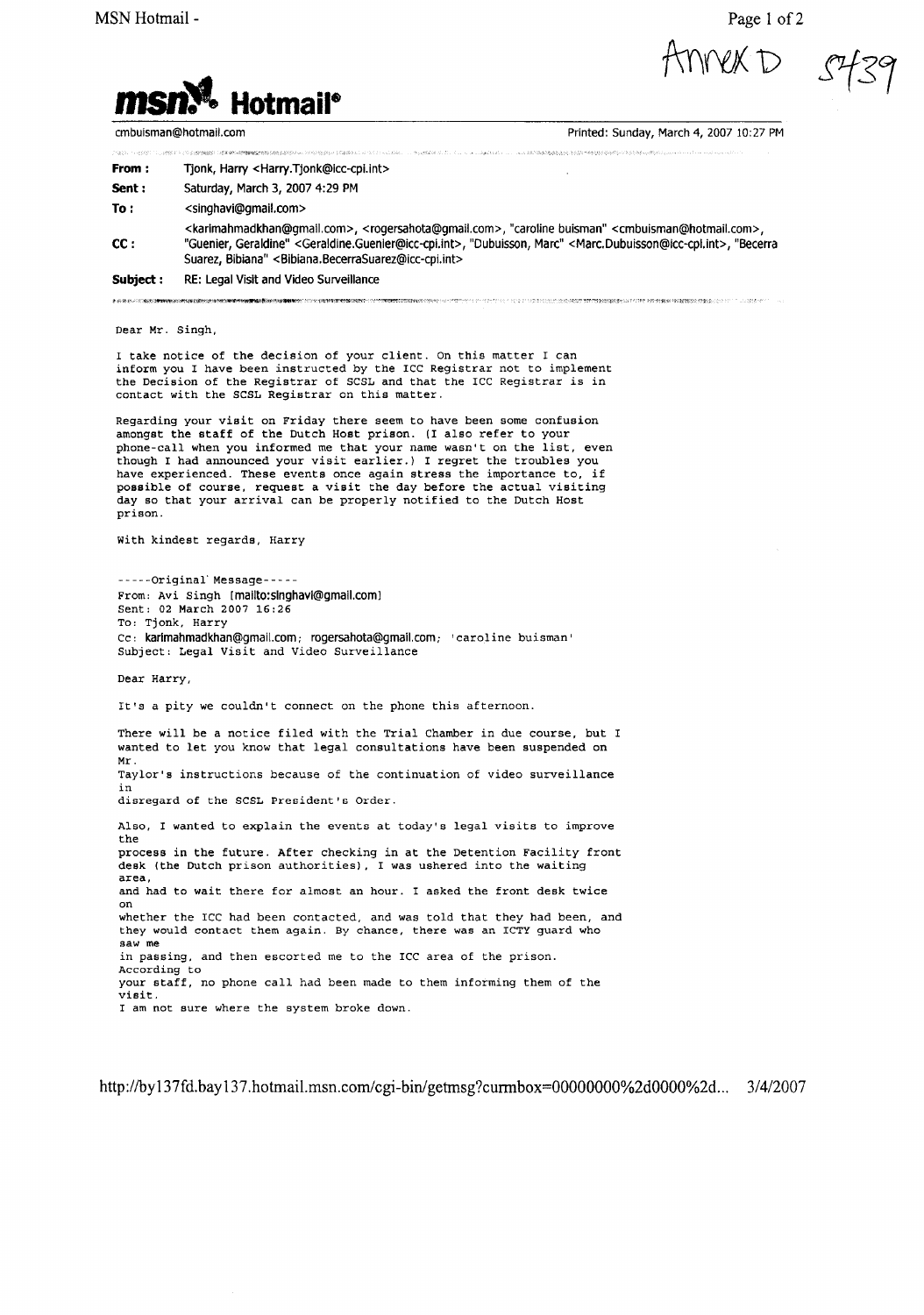Page 2 of 2

*SJ-fIfD*

Please note that the ICC has been flexible in organising legal visits for me and other members of the legal team. This e-mail is not intended as a complaint against any of your staff.

Best Regards.

Avi singh.

-------------------------------------------------------------------Discl aime r

This message is confidential and intended solely for the person to whom it is addressed. It may contain privileged and confidential information. If you are not the intended recipient you must not read, copy, distribute. discuss or take any action in reliance on it.

**http://byI37fd.bayI37.hotmail.msn.com/cgi**-bin/getmsg?curmbox=00000000%2dOOOO%2d... 3/4/2007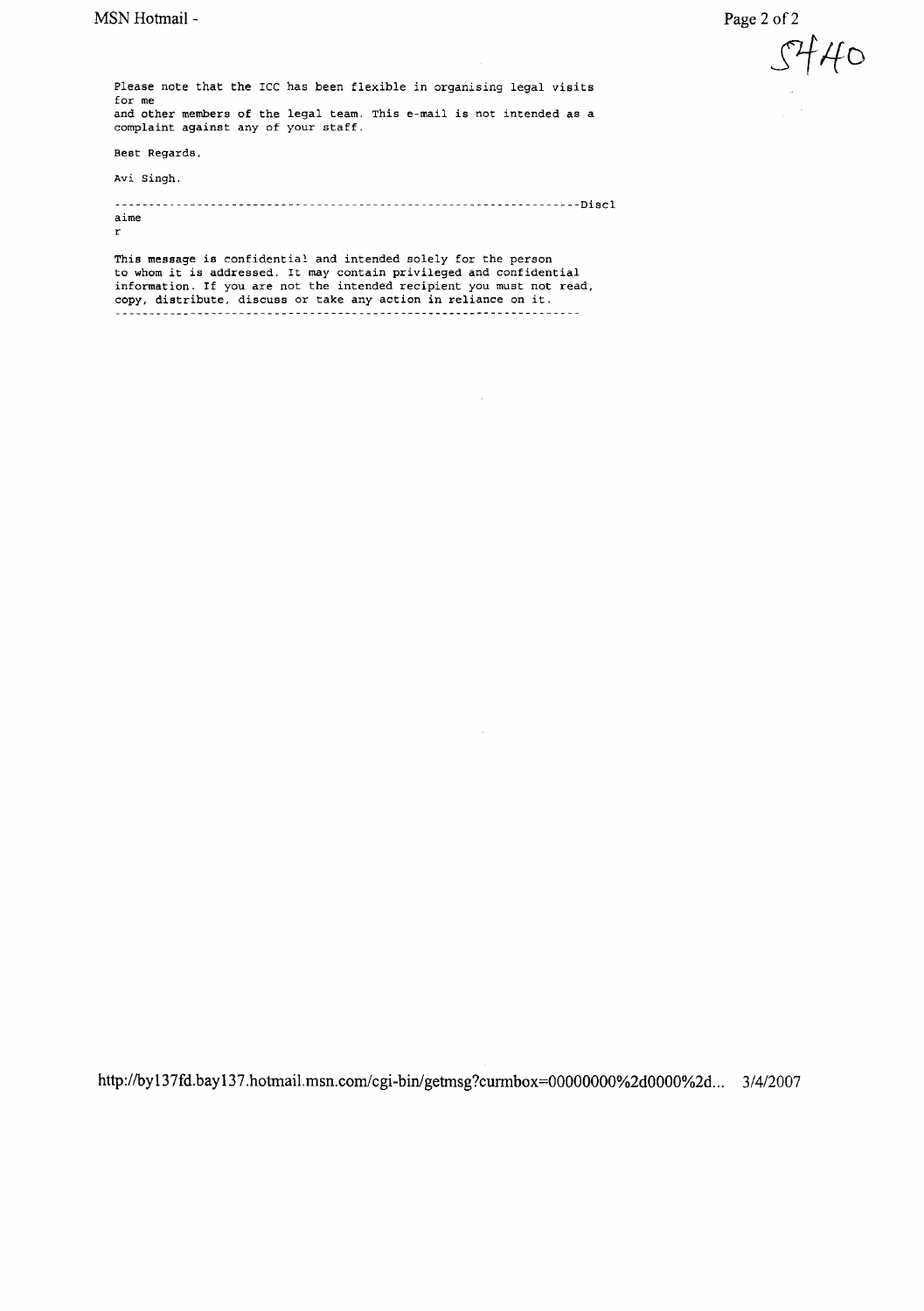**Cour Pénale Internationale**





**Le\_G\_ref\_fier**

The Registrar

## **International Criminal Court**

Mr. Herman von Hebel Deputy Registrar Special Court for Sierra Leone Jomo Kenyatta Road Freetown - Sierra Leone Reference: DS/043/MD/bbs

Date: 22 March 2007

Dear Mr. von Hebel,

On behalf of the Registrar of the International Criminal Court, and on the matter of the surveillance camera with respect to Mr. Charles Taylor I would like to inform you of the following:

- i. After internal consultation on the matter of the use of the surveillance camera with respect to Mr. Thomas Lubanga Dyilo involving the relevant Chambers and the ICC Presidency, it has been decided that the surveillance camera envisaged in regulation 183 of the Regulations of the Registry shall not apply to the legal visits of Mr. Lubanga Dyilo as of today, thereby continuing the implementation of the order of 10 November 2006 by Pre-Trial Chamber I;
- ii. Consequently, and for the sake of maintaining a uniform regime at the ICC Detention Centre, it is deemed appropriate that the surveillance camera referred to above is not used for the legal consultations of Mr. Charles Taylor either. However, any change in the status of Mr. Lubanga with respect to Regulation 183 of the Regulations of the Registry may also have an impact in respect of Mr. Taylor. In this regard, the consultation process between both Courts will take place as soon as possible;